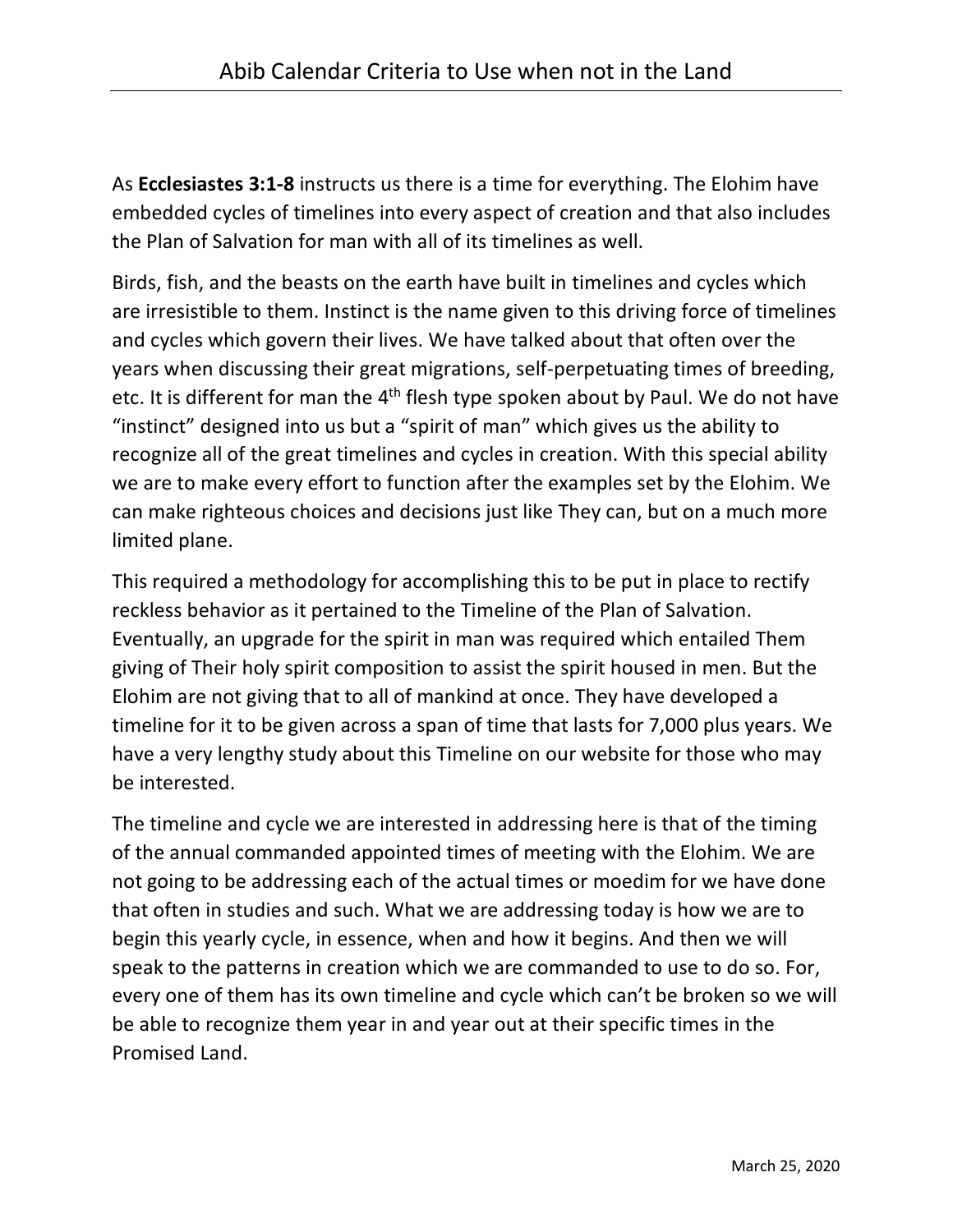In our fast moving and godless society of today there is very little effort by people to recognize any patterns in creation surrounding them. The incredible amount of technological knowledge and resulting ease of life in much of mankind covers over the need for such understandings and ability to recognize them. But it is not lost to all.

Our Savior promises us He is the same yesterday (First Marriage Covenant), today (Second Marriage Covenant), and forever (The Kingdom). Some of us actually take that to the bank and treasure it in all of Father's doctrines. It is a litmus test as to what is acceptable and what is not. We were given the days and months of all the appointed times of meeting to be kept in **Leviticus 23** and elsewhere for that matter. They call them the Moedim of Yehovah. For us they are the annual rehearsals of the great timeline events in the Plan of Salvation. Thus, there is to be no other name for these Feasts of Yehovah. If someone breaks from them, then scripture notes it as like in the gospel of John. He specifically calls the ones being kept in Judaism at that time as the Passover of the Jews or the Feasts of the Jews. In doing so, he is not trying to demean anyone; he is just simply stating they are not the Feasts of Yehovah. They may be similar in many ways but there is no replacement for those given in **Leviticus 23** in content or timing.

At the time of Christ/Messiah walking the earth, there was still a Temple in place in Jerusalem. All of the standard functions of the priesthood were still carried out as is detailed in many instances in the gospels, even down to the cycle of the specific Levite families performing their monthly rotations of service in it. The calendar kept at that time for most general purposes had not changed. The year would not start unless the cycles and patterns in creation were visible. The Priests were in possession of the entire function. They held that authority and the masses of people knew that. They still looked for the first crescent at the end of every 29<sup>th</sup> day of a lunar cycle.

However, another group of people called the Pharisees controlled the civil matters. They cherished this dominion over the people given to them by the Romans.

*John 11:48 If we let Him alone like this, everyone will believe in Him, and the Romans will come and take our positions and nation.*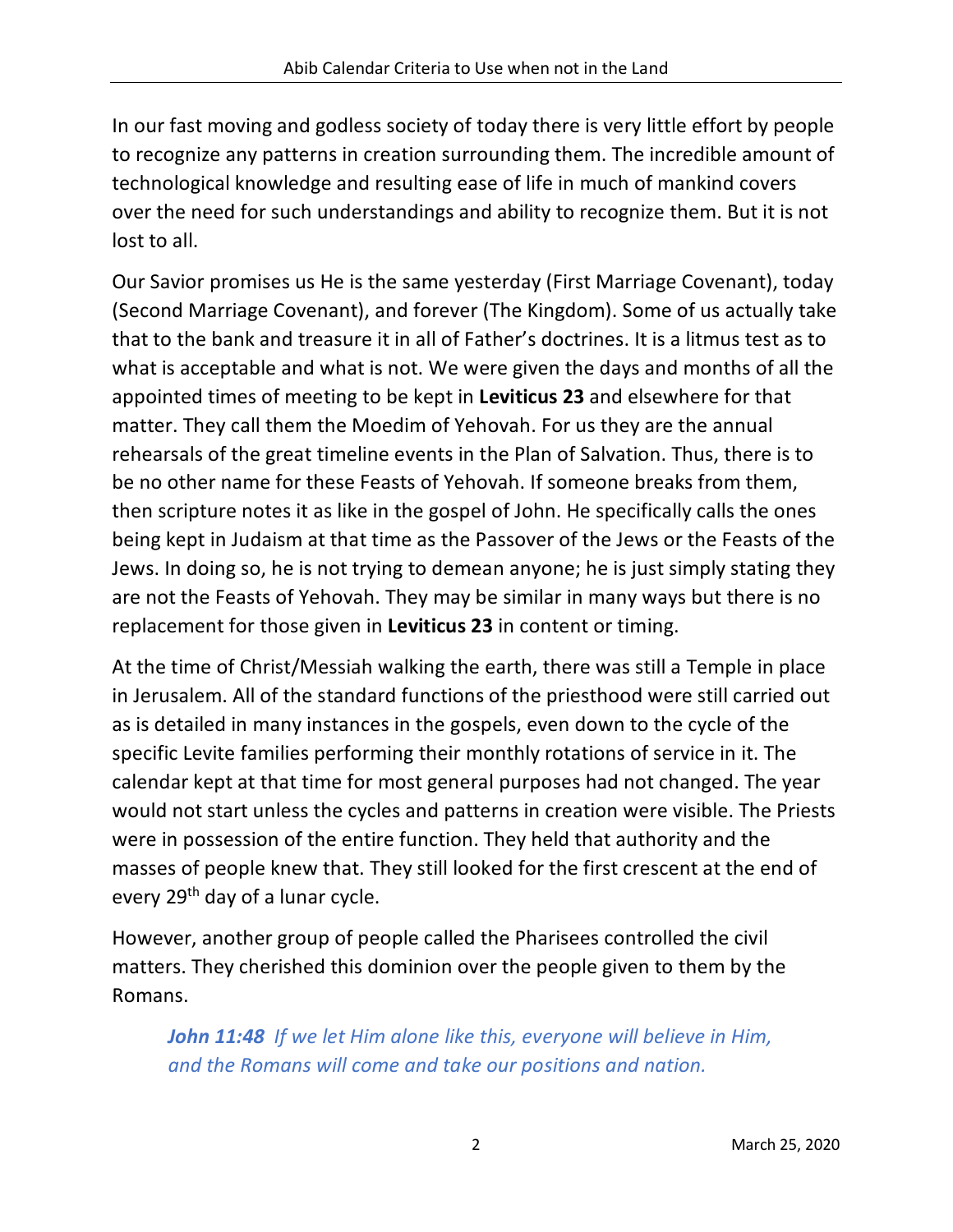They had been vested with handling all civil affairs which fell under the civic laws of the nation. This is referred to as "Moses' Seat". Of course, the Romans had their seat as well to sit in for rendering judgments according to their laws as one can see with the texts about Pilate. Unfortunately, the Pharisees were not content playing second to anyone in anything. They also longed to have authority over setting the yearly cycles and the new moons. The Pharisees were ingrained with the spiritual disease of lusting for dominion over all others. Christ addresses this often by pointing out and criticizing their way of doing things in a very public manner. What few know and understand is that they had a driving lust to take over the setting of the appointed times of meeting. But they did not make that move, knowing full well the people would rebel against such a move and because the people were their source of money and such. They restrained their lust knowing the results of a coup might be fatal to their standing in that society. However, that did not stop them from having a shadow mechanism to that of the Priests in the Temple.

The Pharisees had at this time of Christ, a mathematical method for determining new moons, full moons, and no moons. This was no secret for most of the civilizations in the Middle East did as well. And they had all of this for a very long time. They just did not have an opportunity in which they could play that card so to speak. But it was quickly approaching. Let's first look at what was known through observation and mathematics of the time.

There is a cycle in creation which aligns the time differences between new moons and tropical years. It is called the Metonic Cycle. A simple way to explain it for what we will need in this study is that every 19 tropical years there will be 235 moon cycles. It is pretty close mathematically but all the same a little bit off. A tropical year is one in which it starts at a designated spot on earth and then ends there as well. So, you can take any number of locations to figure it out. That is why so many civilizations using it had it figured from their location on earth. That is important to the fact the location can't change or the calculation will not be as accurate. Please note this was not involved with the Zodiac. That is an entirely different development. That is predicated on an imaginary line moving across the equator over the course of 25,800 or so years and called the Platonic Year. So yes, it is a cycle in creation but not one used for the figuring of the start of the year.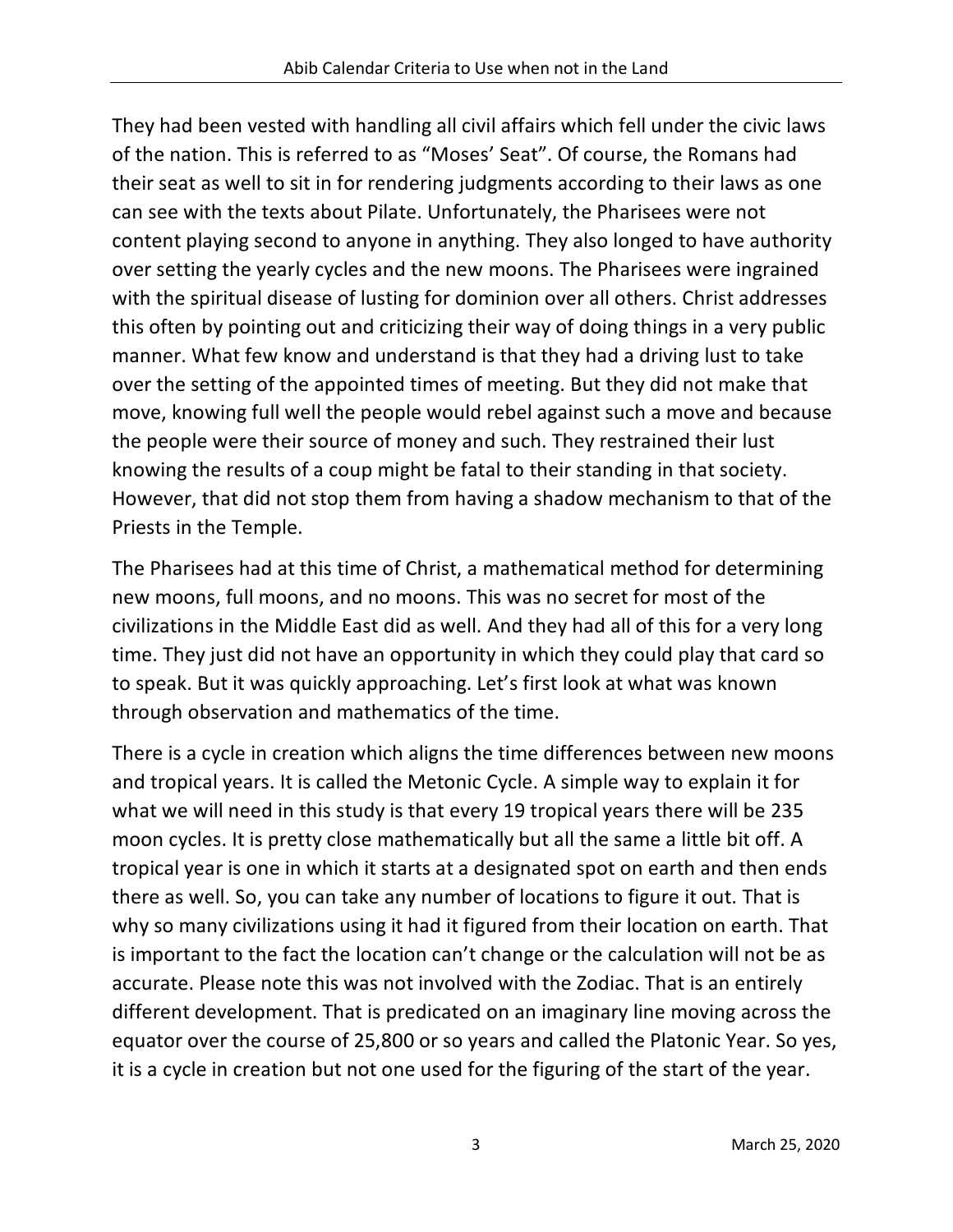It is for that reason that the folks in each location used the place they were in to start the tropical year from. There have been some later attempts to link them all to one location, the equator, but that is an attempt at revising what was actually done a long time ago. The easiest and most accurate way to figure this from your location would have been to pick the Vernal Equilux (not equinox) from where you were located from our perspective. That is the time in the yearly cycle of the sun when it has been moving toward the Northern Hemisphere after spending time in the Southern. The equilux (not equinox) is the day on which you have the closest divide between daylight and darkness or simply observed sunset and sunrise.

The Vernal Equilux in Jerusalem occurs every March either at the later part of the  $16<sup>th</sup>$  or the early part of the  $17<sup>th</sup>$ . As we have mentioned often in the past our Savior/Creator addressed this in the Gospel of John. John has left us a treasure trove of information that was at one time common knowledge but once the Pharisees had control of all things there was a systematic effort by them to rewrite history; especially when it came to our Savior, Jesus the Christ. But they did not limit their efforts to just that.

Our Savior actually brings the equilux to our attention in our Second Marriage Covenant terms and conditions as well. **John 11:9** and it was one of the cycles He had put into creation when He was The Word.

*John 11:9 Jesus answered, are there not twelve hours in this (not "a"* or "the") *day.* (No question mark for He is making a clear statement not asking a question) *If anyone walks in the day*(light)*, he does not stumble, because he sees the light of this world* (the sun)*.*

He goes on and contrasts the light of that day with the dark period of it, the night portion of that 24-hour day and thus 12 hours as well. As the Creator, He knew that day was the Equilux in Jerusalem. The equinox would not take place until 3-4 days later. It is identifying the time of year in the month of March He was speaking about. Some argue He was using the Roman manner of calculating a day from 12 midnight. How naïve is that? The context tells us He is using a clear physical example to stress a spiritual condition: light vs dark. Every single Roman day has a 12-hour division which contains both light and dark starting at midnight.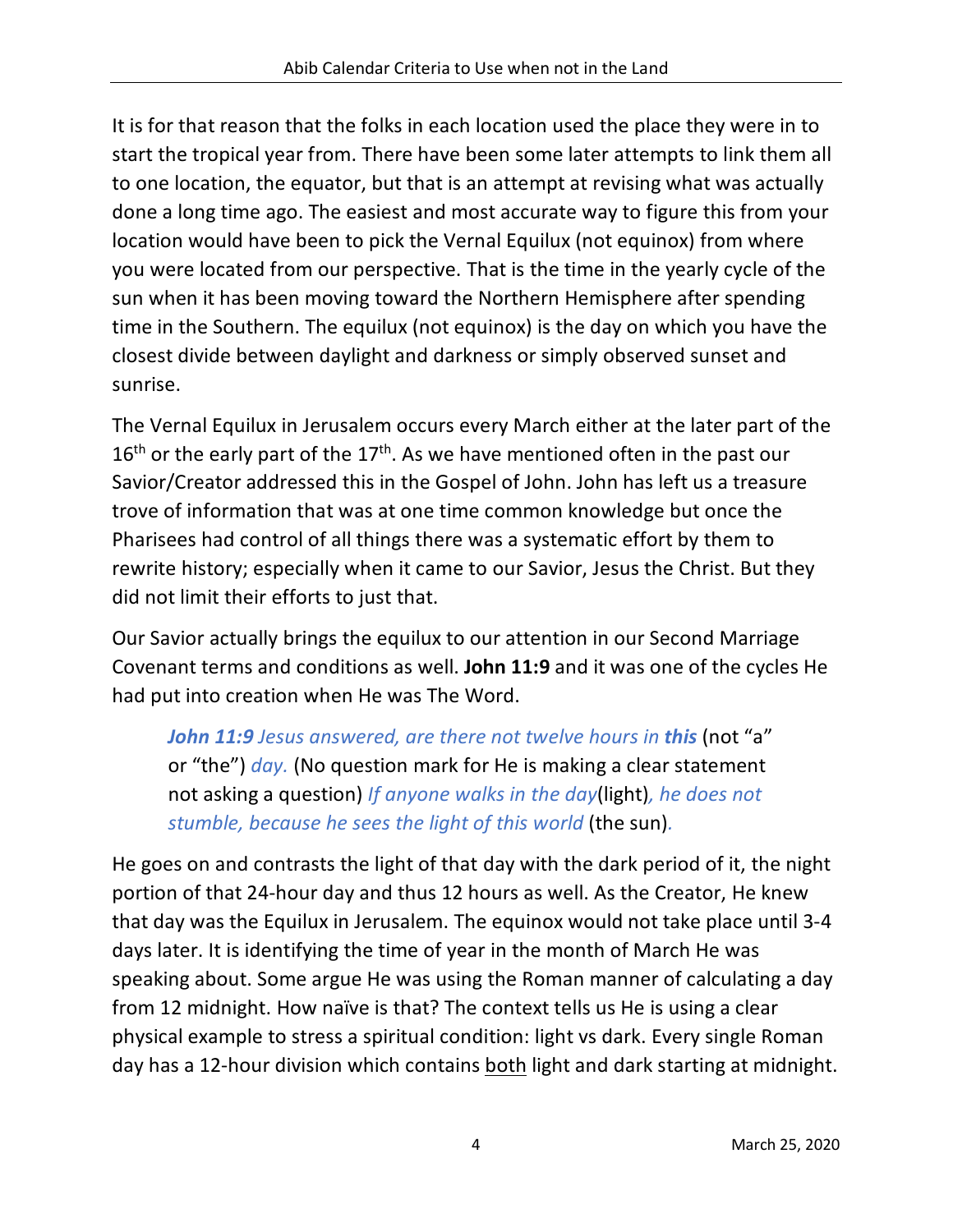John continues on and tells us the Passover of the Jews was near. No question what time of year it was. While under the authority of the Priests at the Temple the Abib Calendar stayed intact. It was a simple observational calendar. Unfortunately, they all kept the  $15<sup>th</sup>$  to consume the lamb and directed the  $14<sup>th</sup>$  to be the day of preparation for it. Thus, they including it in "the Leavens" (a term given to the 8 days combined into 7 by Judaism) as a day of preparation from two aspects to it. We all have to make choices. The important thing is they had the day's right. They knew how to start the year, and by Christ acknowledging the 14<sup>th</sup> was the 14<sup>th</sup> and the day in which He ate the Passover as commanded through every single scripture addressing it, we are confident that they were knowledgeable about the whole process as to methods to switch from winter to summer. That is the night He became the spiritual Lamb of Father's house. His death had to follow later in the day to mock the rulers of Judaism.

So, what happened to change all of this?

The Romans in 70 AD. They burned the Temple and dismantled it in an effort to collect all the melted gold. Without the Temple, the priestly order faded away. But as **Acts 6:7** instructs us, many of the priests had already become obedient to the faith.

#### *Acts 6:7 And the word of God spread, and the number of the disciples multiplied greatly in Jerusalem, and a great many of the priests were obedient to the faith.*

What faith? The faith once delivered and thus they too followed the examples set by Christ including keeping the Passover of Yehovah at the start of the 14<sup>th</sup> as they imitated Him. The Church became the custodians of keeping the scriptures from both Marriage Covenants after His death. Thus, our Bible contains both, they are inseparable to our calling and instruction.

Once the priests and the Temple were out of the way, the Pharisees fulfilled their long lust for controlling the appointed times. No doubt it was all done correctly to start, but if we know anything about the gene pool of the Pharisees, they are predisposed to fight and argue as displayed in scripture and in their Talmudic writing which were only a codification in writing of the traditions of the Elders or Mishnaic traditions.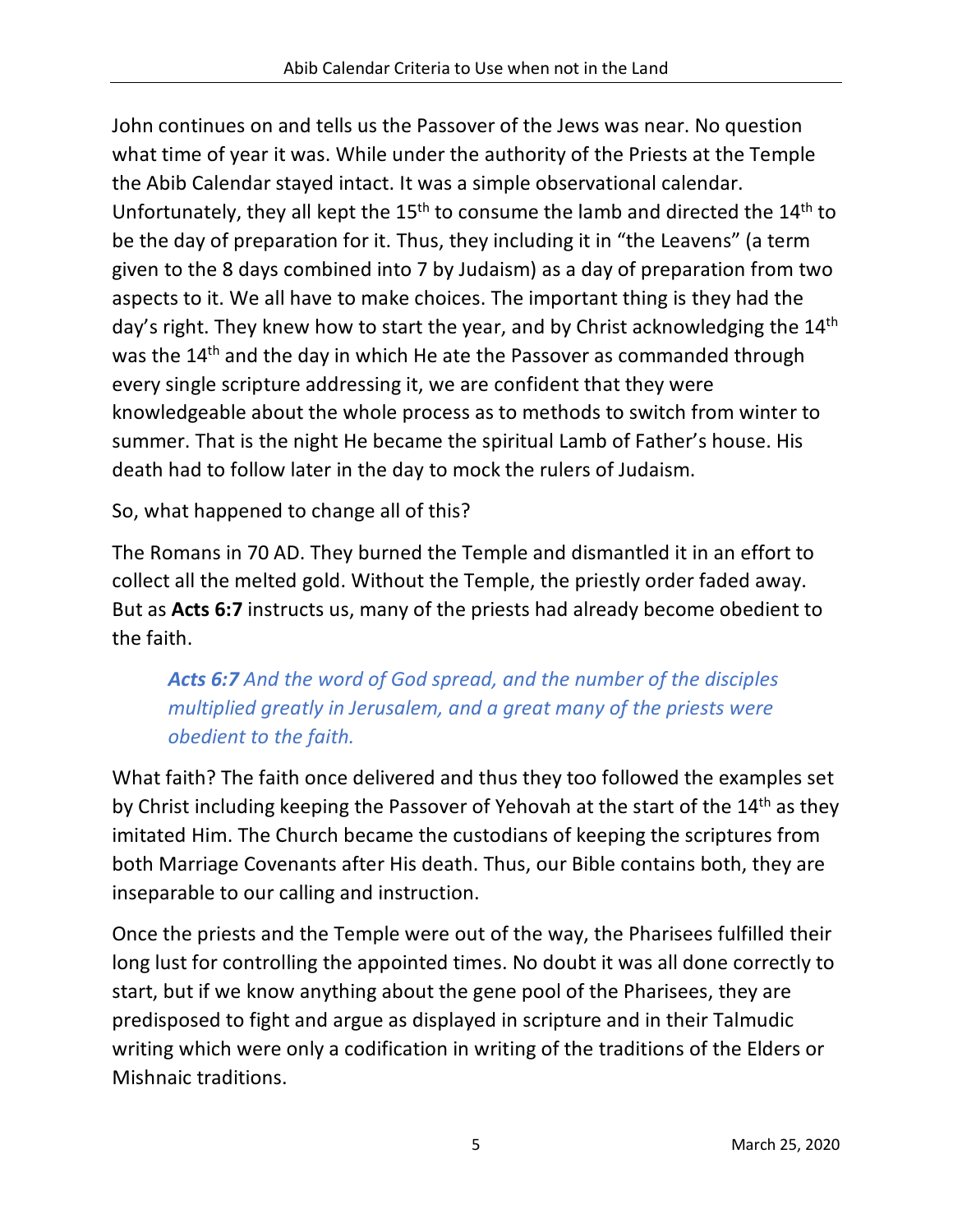We do not think anyone knows when they actually made the switch from completely observed criteria to the completely calculated calendar. The elements of it had been known for a very long time but the implementation of them is a different story. We do know that Hillel was forced to publish the written calculations of them around 359 AD. But the problem still existed as to intercalation: if not observing the assigned witnesses in scripture what did they do? They created their own metonic cycle which differs from that of the Greeks by a few hours overall. Look what they did in light of everything we have been discussing about the governing authority of the Equilux in their calculations.

"Every two or three years, as the case might be, an extra month was intercalated. The intercalation seems to have depended on actual calculation of the relative lengths of the solar and lunar years, which were handed down by tradition in the patriarchal family (since approximately 301 BC). Moreover, it was possible to judge by the grain harvest. If the month of Nisan arrived and the sun was at such a distance from the vernal equinox that it could not reach it by the 16th of the month, then this month was not called Nisan, but Adar Sheni (second)."

Did we hear that loud and clear? What was the cut-off date? The 16<sup>th</sup> of March, the first opportunity for the Equilux to take place in Jerusalem. If you would like to have a concise account of a lot of this, here is the link: http://jewishencyclopedia.com/articles/3920-calendar-history-of

We are not here to debate the benefits of the present calendar of Judaism. For it was not the calendar even used by Hillel. It has morphed throughout the centuries after his time. What is important in all of this is they used Jerusalem as the center of their calculations for their conjunction times and for their equilux times. They knew all about the equinox, but it did not govern the rules at the time we are looking at here, the equilux did for their calculations. The point being made is very clear. That is what we do as well for the Temple was located there. We look in the Land whether standing in it or not, for all the witnesses in creation.

There are specific dates in the month of March which are written into the witnesses looked for there. That is important. We understood this back in the 90's but it took traveling to the Land in successive years to accurately identify them. The cycles assigned to each always take place between certain dates in the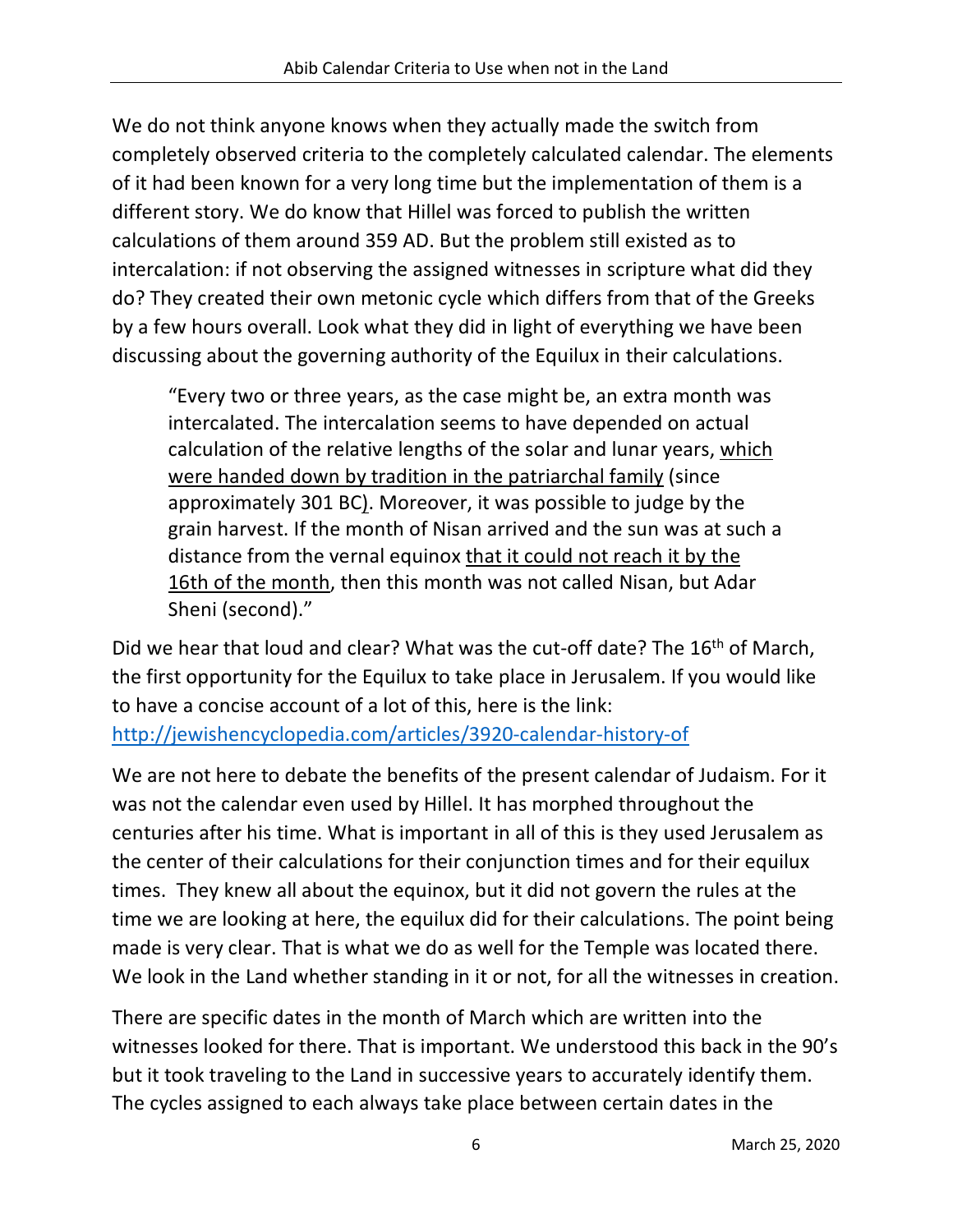timespan we call March. Not February and not April. All the signs pertaining to each witness takes place during it. The priests knew it and the Pharisees knew it and so did the people. Once the Pharisees usurped the authority after the destruction of the Temple, they eventually let their stupid vain arguments from the different factions in Judaism get the best of them so that they ignored the Word of God. Does that sound familiar?

Just one example: Yehovah told Moses and Aaron to teach Native Israel that the first and head of the months was Abib. Yet, the Pharisees decided to make the 7<sup>th</sup> month the head of the months and then count backwards. There also came a time when they no longer looked for crescents but used a calculation from the time of the conjunction to get to what might be the first visible crescent. That has not worked out too well for them in keeping to the commands in scripture.

Another one which took them away from the observable Abib Calendar was the inclusion of a calculated intercalated year. In their 19-year time cycle they had years 3,5,8,11,14,16, and 19 as years to add a 13<sup>th</sup> month (still used by some in Judaism). The current configuration is 3,6, 8,11,14,17,19 since 1178. Keep in mind this current edition of intercalation includes the Dihiyyah (postponements) as well as some other pertinent commitments of that time to Judaism. You can get a very good read on all of this in the Encyclopedia Judaica. Our version has it in Volume 5 pages 43-50. It also talks about the phasis (set time for calculating the visible crescent after the conjunction), and the fact that crops where used during Temple times for intercalation in every year, etc. The current one is not that which was used at Hillel's posting of the calculations. And please do not forget there were no postponements in it at that time either. We could say a lot more but it would take us off the main focus of this study. It is easy to see that for a long time, and even during the days of Christ, there were methods used to determine the annual cycle with observed methods and calculated methods. However, up until the destruction of the Temple the authority was in the hands of the Priest and so was the observation of the witnesses in creation.

Do not lose track of the fact they had set a limit of the 16<sup>th</sup> of March for a reason. It's part of a mathematical equation. It is also one of the two days the equilux will fall on in the month as well:  $16<sup>th</sup>$  or  $17<sup>th</sup>$ . It is the "actual equinox" in Jerusalem and not the "mean equinox." The mean is the equatorial equinox. The rule of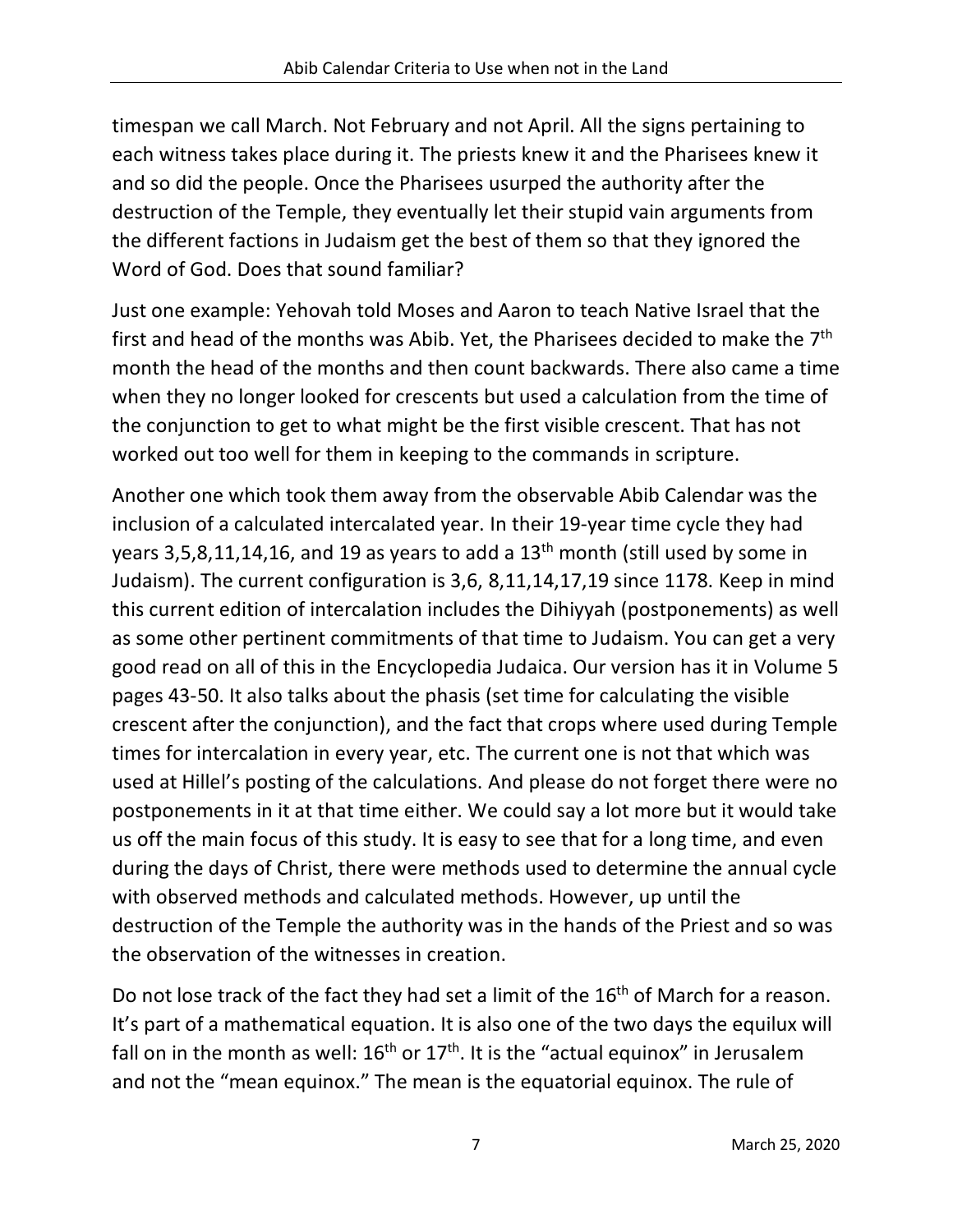thumb is 4 days prior to the equatorial or vernal equinox as it is 4 days later than the autumnal equinox. They are acknowledging the fact that they had witnessed that the sun must be close enough on its journey north to impower the migrations, and trigger growth, in the other witnesses in creation. All of these witnesses had been watched and patterned for a long time and they recognized these patterns as to when they took place year after year. So, have we! It's not all that difficult if one is observant. We will discuss them in the balance of this study paper. They are critical to understanding why years are normal 12 months, and some 13 months. The 16<sup>th</sup> of March is critical to the calculated method of their intercalation and we will show you why from a very different understanding. They knew there were limits in the patterns and cycles in creation.

Let us start with the witnesses in creation placed as markers by the Elohim as to Their decision to change from winter to summer in the Land, and thus the start of the Month of Abib and the setting of the annual rehearsals pointing to the Plan of Salvation.

# **The Fig Tree**

We have witnessed to this pattern over the past 20 inspections of these wonderful markers and witnesses in creation telling us when winter is just about over and summer is near. We did not take the full measure of their relevance in it all until Peter Cross insisted, they were and still are a major sign of it. Our pictures of the same fig trees over the years have given us quite a concise record of their timing. What is so uplifting, is the fact that fig trees in many different locations in the Land will start to produce their tender branch tips and first little fig balls and leaves almost overnight with one voice. The harmony of the fig trees is quite amazing. They are a valuable, steadfast and dependable witness. We have established the dates relevant to this wonder embedded in creation. The branches putting forth their tender green tips takes place between March 7-10. The leaves will be filling out from the 10<sup>th</sup> to the 20<sup>th</sup> depending on the **meteorological conditions of the previous 20 days.** Thus, if the 12<sup>th</sup> month ends before March 4<sup>th</sup> it will most likely be intercalated as witnessed to by the fig tree.

As we understand, our Savior/Husband/ Wavesheaf/Lamb of Father's Household is the Creator we know as The Word of Elohim. He is the part of the **US** of Genesis 1:26 that did all the upfront work for the 2 Beings we call the Elohim, He and the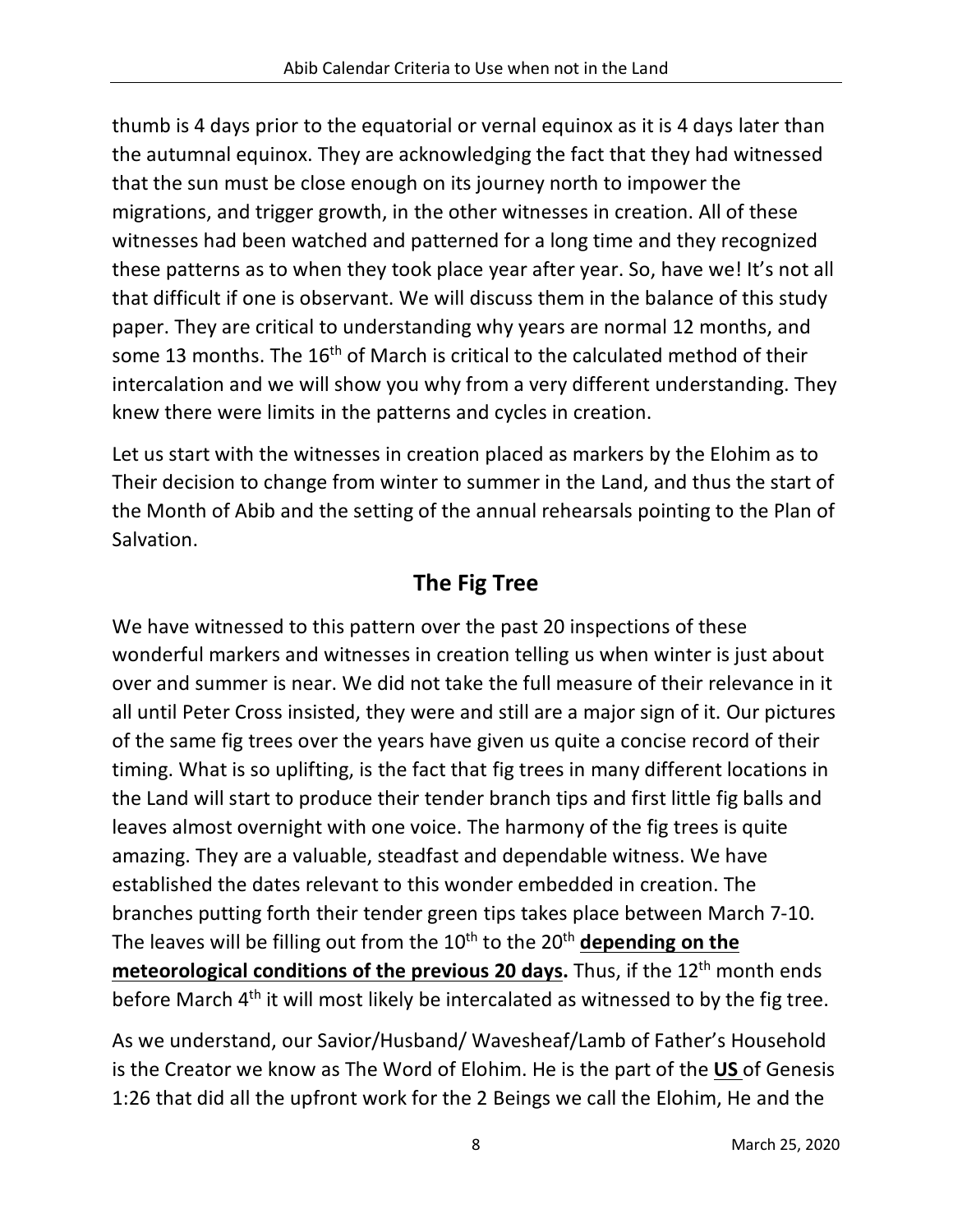Being we know as Father under our Second Marriage Covenant terms and conditions. In **Matthew 24:32** and **Luke 21:29** we are instructed in the Parable of the Fig Tree.

*Matthew 24:32 and Luke 21:29 Now learn the parable of the fig tree: when its branch has already become tender and puts forth leaves, you know that summer is near.*

Here, we have our Creator/Savior giving us instruction in the Second Marriage Covenant scriptures about an **absolute sign** that winter is almost over. No New Year has ever commenced without us first seeing fig trees in this acclaimed state at the end of the 12<sup>th</sup> month. As was the case this year, no figs putting forth their tender branch tips and their new leaves at the end of the 12<sup>th</sup> month. There are some who proclaim that our Savior is a liar; for they reject His law in creation about the decision to change from winter to summer. That's okay, for we know the following is also from His mouth.

*Matthew 13:10-11 And the disciples came and said to Him, why do you speak to them in parables? He answered and said to them, because it has been given to you to know the mysteries* (hidden truths) *of the Kingdom of Heaven, but to them it has not been given.*

So, we have recognized a pattern in the fig trees which assists us in determining the start of the New Year, or the necessity to intercalate; likewise, the case this year. Please keep these relevant dates of the  $7<sup>th</sup>$  through the 20<sup>th</sup> of March in the front of your mind for more are coming as they pertain to some of the other witnesses in creation.

Isaiah, and Solomon, and others speak about figs in this role as witnessing to the winter changing to summer. In Song of Solomon, the wisest man who ever lived includes figs as one of the witnesses to this great event. Chapter 2:11-13. We will be stopping here often as we move through the various witnesses.

*Song of Solomon 2:11-13 For low the winter is past, the rain is over and gone, the flowers/blossoms appear on the earth; the time of singing has come, and the voice of the turtle dove* (Eurasian Banded Dove) *is heard in our land.* (because it is not there all the time it is a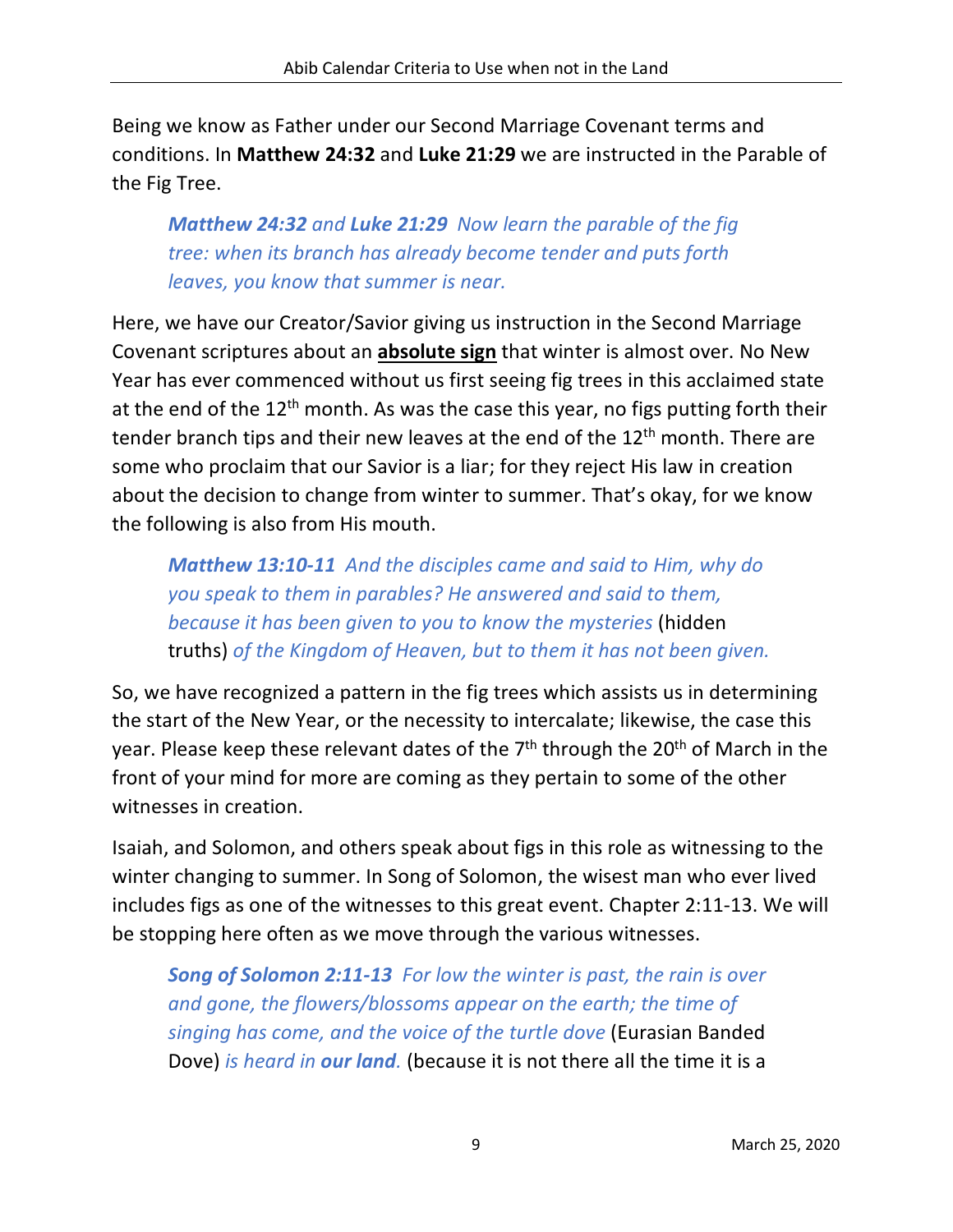#### migrator) *The fig tree puts forth her green figs, and the vines with the tender grapes give off a good smell.*

Do you think Solomon does not know what he is talking about? Hardly. So, now we have the witness of our Creator/Savior as well as that of the smartest man who ever lived instructing us about the function the fig tree plays in the changing of the year from winter to summer.

#### **The Birds**

Another witness in creation is the migration of the white storks. We are not talking about the early birds which trickle in here and there around the last week in February. We are talking about the major event of thousands, even tens of thousands of these unmistakable migrators entering the Land and continuing up the coast, or through the Hula Valley into Europe. Once again, this pattern was confirmed this year. The big burst of them filling the skies takes place in March when the second south wind event takes place. This year that took place on March 10-11. It does so; give or take a few days every year. This hard-south wind coming up from Africa assists these migrants. These huge majestic birds like to ride this "express" up through the Land to save energy on their migration. The timing of this great event written into creation for our use also fits into the Abib Calendar patterns which can be observed from afar. Knowing the consistency of this first big wave of them migrating around March  $10<sup>th</sup>$  tells us that if the  $12<sup>th</sup>$ month ends in February or the first few days of March they will not be seen to confirm the start of a New Year. Rather it witnesses to a 13th month being added because of their absence.

Why? Because the sunlight which starts the chemical reaction in their brains has not intensified enough to send them racing north. This happens once the sun draws closer to its equilux date in Jerusalem. Once the cycle of the sun enters the month of March and draws closer to the 16-17 date the more urgent the instinct in the storks is to rapidly move through the Land. Not just taking their time stopping and feeding and resting here and there enroute. This is a marker only found in the months of March and September. Remember their migration is triggered by an enzyme activating a chemical reaction in their brain to fly north as the sun approaches the Northern Hemisphere and reverses as it travels back to the Southern Hemisphere.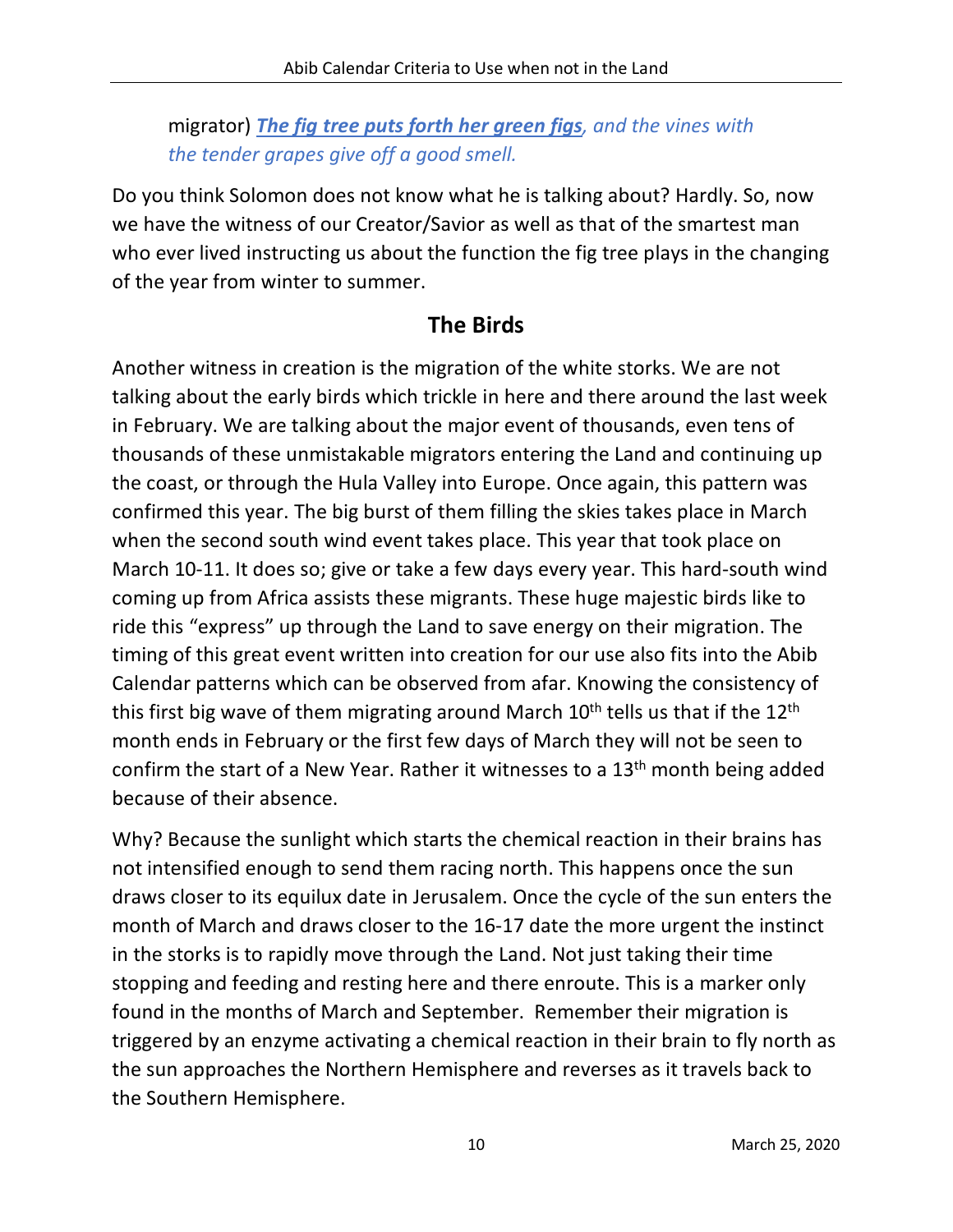Thus, twice a year their instinct to migrate is controlled by the increasing and decreasing amount of sunlight in their relevant location. It is very consistent year after year. Weather conditions can retard it for a short while but not very long for the Elohim have it built into them to obey at all costs. It is a sign in creation embedded in the creation cycles by the Elohim. The Pharisees and the Sadducees for that matter understood this. That is one of the reasons the Pharisees used the 16<sup>th</sup> of March as their cut-off date for their mathematical calculation for intercalation. They too were well versed in the actual observable signs and used them for a long time after the Temple was destroyed.

*Jeremiah 8:7 Even the stork in the heavens knows her appointed times* (moedim)*; and the turtledove, the swift, and the swallow observe the time of their coming* (because of instinct placed in them ruled by the sun cycle) *But My people do not know the decisions of Yehovah.*

Be mindful, we are only talking about the white stork here and not the massive crane migration. Cranes are the forerunners during the month of February. They load up all the refuges and like to hang around for some time. In an intercalated year we also see them arriving in some large numbers up through the first week of March. But they are not our focus for scripture does not direct us to them. Here is a good video of when the actual migration is taking place so you can see their incredible display in the heavens. Let the film roll for a little bit to get to the vast numbers. This one is of their migration south in September. They are amazing when we actually see them over Jerusalem. They are squawking and yakking to all to look at them: "we are here to assist you."

#### https://www.bing.com/videos/search?q=video+of+white+storks+migrating+into+I srael&view=detail&mid=2AF5F04F65D8032068622AF5F04F65D803206862&FOR M=VIRE

Jeremiah instructs us that turtledoves, swifts, and swallows also keep to their unbreakable cycles of arriving in the Land to be witnesses to us of the decision the Elohim have made. Remember the Song of Solomon earlier:

*Song of Solomon 2:12 …the time of singing has come, and the voice of the turtledove is heard in our Land.*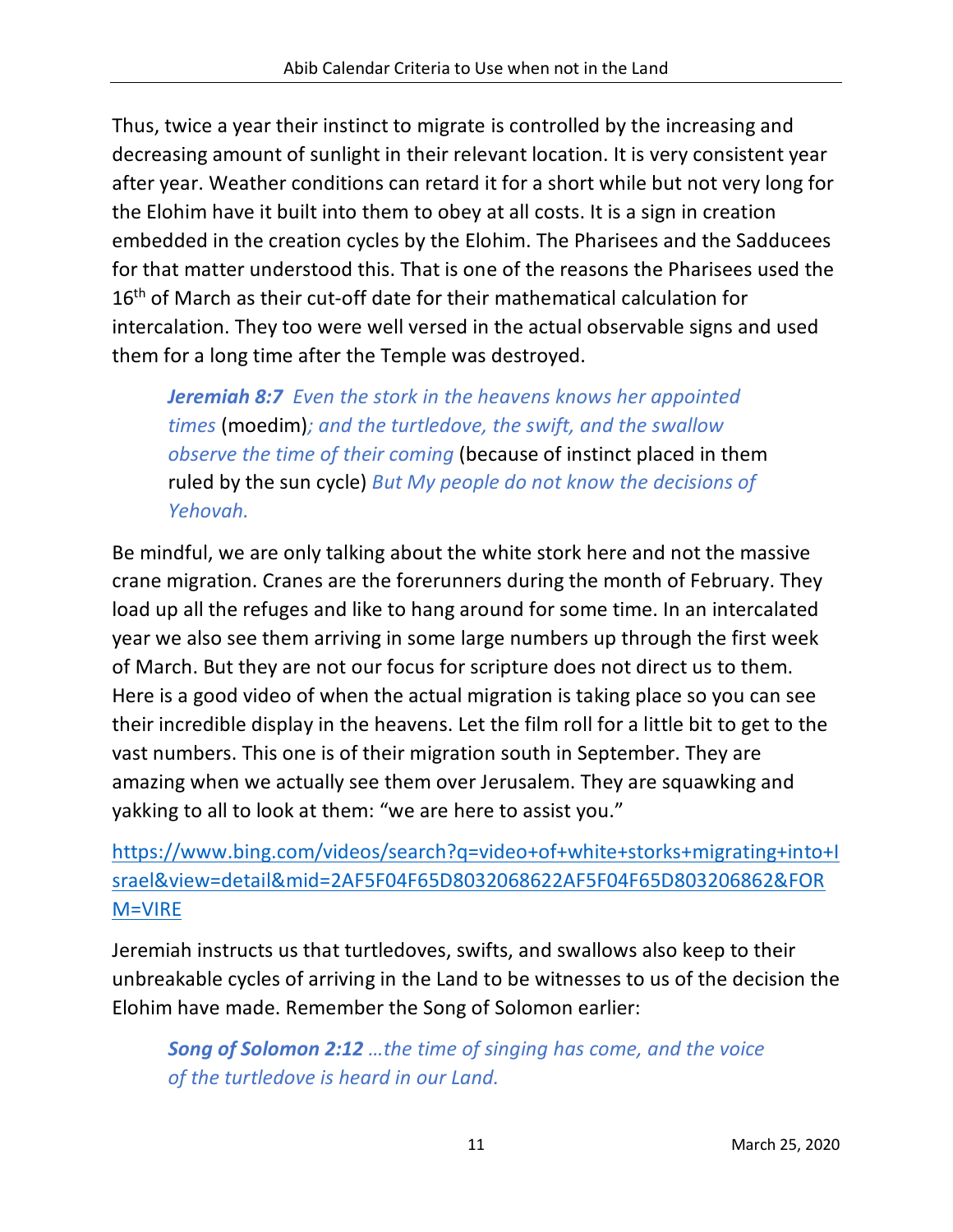Once again, this year we did not hear any of the Eurasian Banded Doves singing their mating song until March 7-8. That is consistent with their pattern in March because it is controlled by instinct once again. And that is embedded in them and directed by the increase of daylight each day from the sun as it approaches the equilux in Jerusalem. The Elohim have embedded these dates into all the migrators to the Land.

That also applied to the swifts and swallows that come in at about the same timing every March. We do not see the little black common swifts in any great numbers until the second week in March. They actually cause quite a stir at the Temple mount when they return because tradition has been passed down that they return to declare summer in the Land. There Is actually a festival celebrating their arrival in March.

https://www.bing.com/videos/search?q=swifts+at+the+western+wall&view=deta il&mid=82B5170EE7706398D93782B5170EE7706398D937&FORM=VIRE

We have witnessed a few loners the end of February but the main migration to the area comes in March usually intensifying no later than the middle of the month. So, to use the 15<sup>th</sup> is a solid representative date for the actual migration arriving. They are so graceful in flight with all their diving and swooping seemingly playing with each other. But the reality is much of that is spend in catching insects for a savory meal.

## **Grapes**

Solomon also talks to us about the growth in grapes as a sign that winter is passed as does Isaiah as well. You have seen and read our documentation of this over the years.

#### *Song of Solomon 2:13 And the vines with the tender grape give a good smell.*

If you notice in these scriptures of the signs of winter being past, Solomon groups figs and grapes together. Do we think that is by accident? Of course not, for he does the same thing that Isaiah does.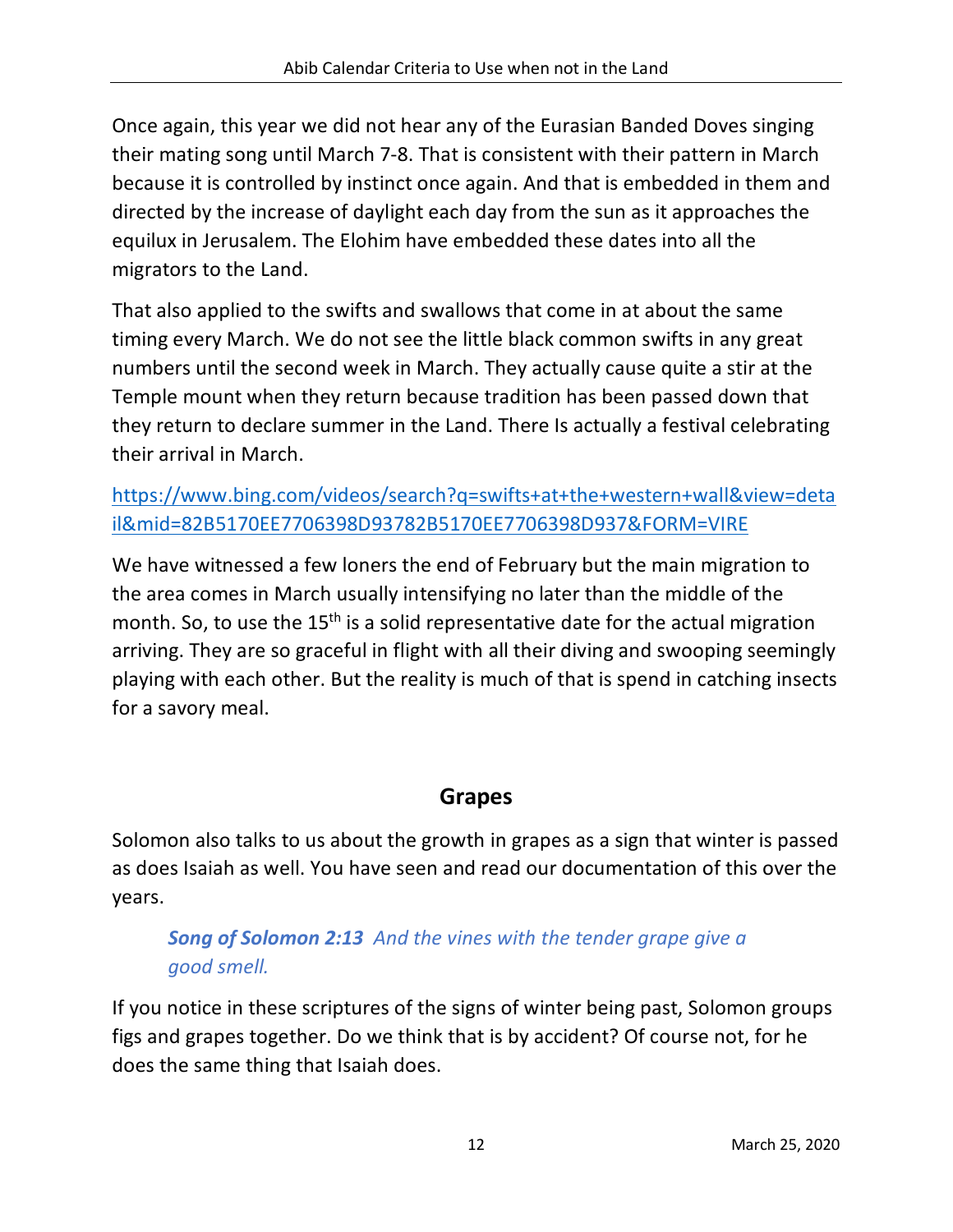*Isaiah 18:5 For before the harvest* (barley) *when the bud is perfect*  (aviv)*, and the sour grape is ripening in the flower* (the little tiny sacks or clusters) *He will both cut off the sprigs* (tender tips) *with pruning hooks and take away and cut down the branches.* (the fig tree)

Here, we have Isaiah lumping this event in creation using the three to depict the vulnerability of the barley, grapes, and figs at this time of year to describe how vulnerable those from Cush will be when they challenge Yehovah.

Every single 12-month normal year has had the witness of the grape vines. We do not use the designer vines of the past decade that many are planting. As you may know we use the established older vineyards which have not been altered to produce earlier.

These grapes are always shooting out the leaves and the sour bud by the 15<sup>th</sup> of March. Please jump and sing if you are seeing a pattern here in creation and the Gregorian Calendar month of March. Let us list a few of these dates we have been seeing here:

- 1) The equilux: March 16-17.
- 2) The Fig trees biblical description as a witness: March 7-20.
- 3) The white stork: March 10
- 4) The swifts: March 15
- 5) The Eurasian Banded Dove: March 5-15

These recorded patterns of the witnesses in the Land are all in harmony with the month of March. And most of them in the first part of March, from the 5th of March on. Every one of these witnesses are telling us the month of Abib and thus the New Year can't start if the  $12<sup>th</sup>$  month ends prior to the  $5<sup>th</sup>$  of March.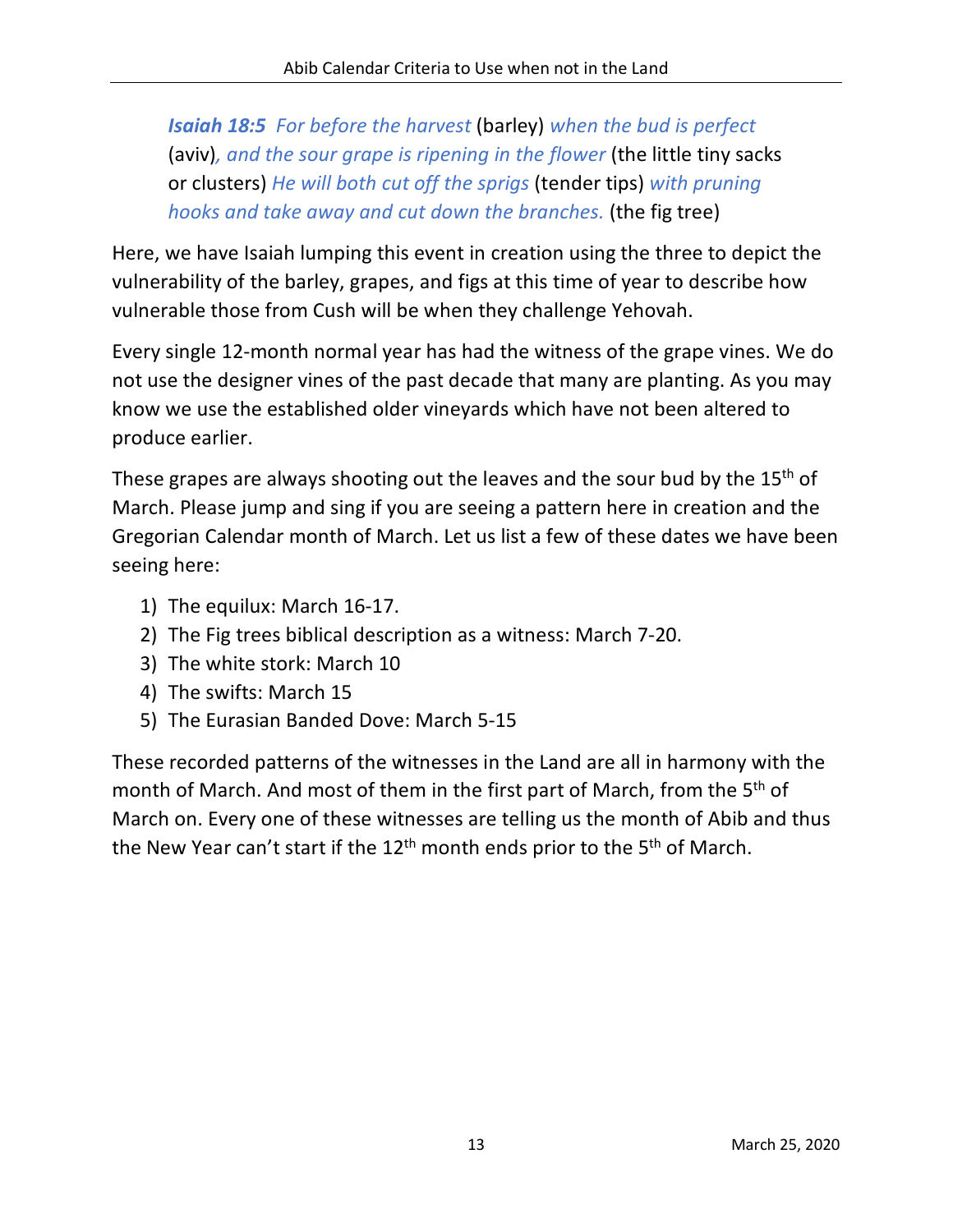| <b>A Typical March Calendar</b> |                                                                                       |         |                                                         |                               |                |                                                                      |
|---------------------------------|---------------------------------------------------------------------------------------|---------|---------------------------------------------------------|-------------------------------|----------------|----------------------------------------------------------------------|
| <b>Sunday</b>                   | <b>Monday</b>                                                                         | Tuesday | Wednesday                                               | Thursday                      | Friday         | Sabbath                                                              |
|                                 |                                                                                       |         |                                                         | $\mathbf{1}$                  | $\overline{2}$ | $\overline{3}$                                                       |
| $\overline{4}$                  | 5<br>Earliest date<br>for a New<br>Year<br>Eurasian<br><b>Banded Dove</b><br>$5-15th$ | 6       | $\overline{7}$<br>Fig trees from<br>here to the<br>20th | 8                             | 9              | 10<br>Traditional<br>white stork<br>migration.<br>Grapes 10-<br>20th |
| 11                              | 12                                                                                    | 13      | 14                                                      | 15<br>Swifts always<br>by now | 16<br>Equilux  | 17<br>Equilux                                                        |
| 18<br>Passover minimum<br>date  | 19                                                                                    | 20      | 21                                                      | 22                            | 23             | 24                                                                   |
| 25                              | 26                                                                                    | 27      | 28                                                      | 29                            | 30             | 31                                                                   |

# **The Essential Guidelines**

- 1) Any potential new moon starting from the  $15<sup>th</sup>$  of March forward will probably be a New Year.
- 2) Passover cannot be before the  $18<sup>th</sup>$  of March. This means if the end of the 12<sup>th</sup> month is on or before March 4<sup>th</sup> it will be an Intercalated Year: 13<sup>th</sup> month added.
- 3) For a New Year to begin, there needs to be a very big warmup, cloud free skies, and no extended rains from the 15<sup>th</sup> of February or earlier. One Sharav event occurring from February 1-15 usually guarantees that.

Also, of note are the following points:

a) This does not work using the Nehemia standard that the barley must be aviv by the New Moon of Abib. It only applies to the Abib Calendar using Christ as the representative Wavesheaf. It must be aviv by the  $14<sup>th</sup>$  of the  $1<sup>st</sup>$ Month.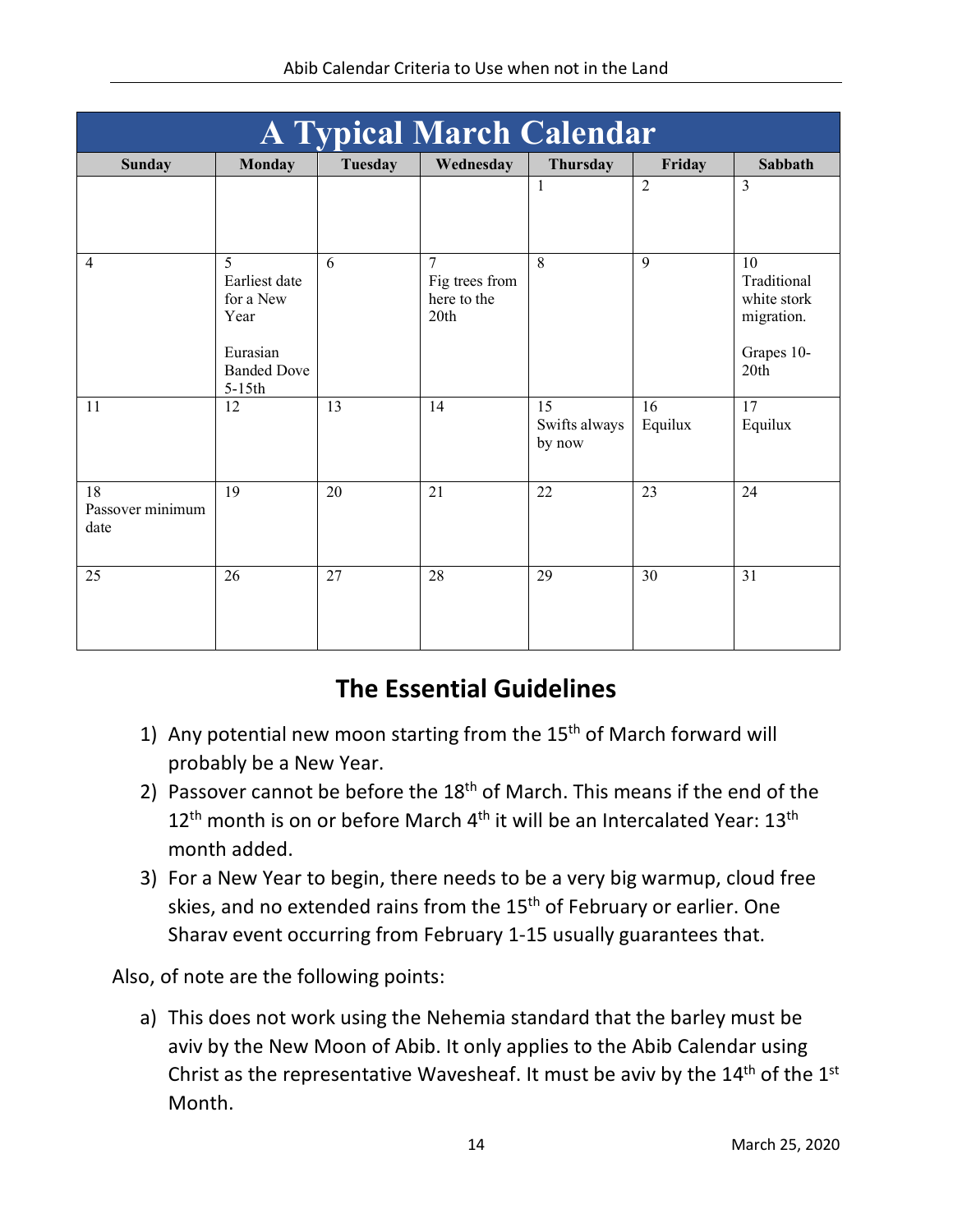b) Every year still needs to be followed from afar from January as to weather and plant growing conditions. Any potential New Year falling between March 5-15 needs special attention from trusted brethren in the Land or a personal inspection if it is not clear from all else.

New moon dates from our past inspections and decisions made to start of year:

2002: March 16 Normal 2003: March 5 Intercalated 2004: March 23 Normal 2005: March 12 Intercalated 2006: March 31 Normal 2007: March 21 Normal 2008: March 9 Intercalated 2009: March 28 Normal 2010: March 18 Normal 2011: March 7 Intercalated

2012: March 24 Normal 2013: March 14 Normal 2014: March 3 Intercalated 2015: March 22 Normal 2016: March 11 Normal 2017: February 28 Intercalated 2018: March 19 Normal 2019: March 9 Normal 2020: February 26 Intercalated

The entire Calendar of the Elohim is predicated on cycles and patterns in creation witnessing to its commencement and the appointed times of meeting.

Notice the dates above: no New Year has started prior to March 9th.

Everything after the 15<sup>th</sup> of March has been a New Year starting.

Between March 5-15 we had 4 Intercalated and 3 Normal years commencing. These are the years that need most of the witnesses in harmony. The birds are driven by the effects of sunlight so they will be consistently appearing in this time period as noted on the calendar.

The figs and grapes may be the ultimate confirming witnesses holding up the hands of the early barley. For the figs and grapes to reach their Biblical criteria events in growth as witnesses to winter being gone, there will need to be a minimum of 20 days of favorable weather before the respective date falling in this time span of the  $5<sup>th</sup>$  to the  $15<sup>th</sup>$ .

These are all guidelines established over 20 inspection trips in Israel at the end of the 12<sup>th</sup> lunar month of a Biblical Year. And, for the most part, confirmed what we had witnessed from afar for several years prior to 2002.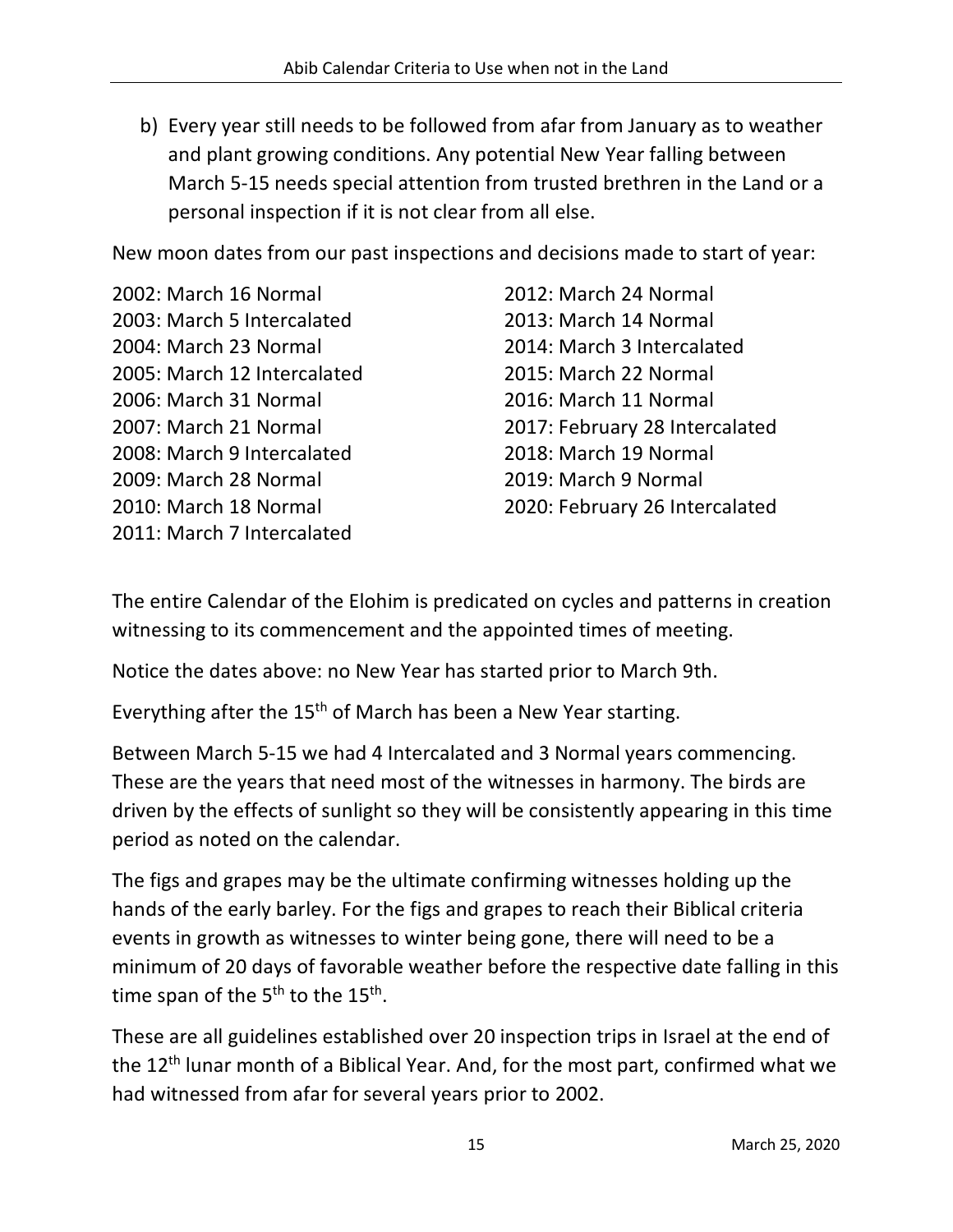# **The Sheep**

This witness is almost completely misunderstood as to the rules that apply to it and then there is the ignorance of why sheep have lambs in differing months in any given year. First and foremost, what are the rules pertaining to a lamb to be sacrificed and eaten by the entire household on Passover? This is quite important and instructs us in a lot of knowledge.

*Exodus 12:5 Your lamb must be without blemish, a male of the first year* (not older than a Biblical year which can have 12 or 13 months)*. You may take it from the sheep or the goats.*

Here, we have 3 of the rules or laws pertaining to the lamb of Passover:

- 1) Without blemish means exactly that, not a defect visible on it in any way, shape, or form. It represents the reality of our Savior, the Lamb of Father's household.
- 2) It can't be older than 1 Biblical year. In most instances that would be of the year that was just previously kept, thus the timing of the first month relevant to their age is vitally important. Over a year and they are not legal to use. Thus, there must be a mechanism in creation to ensure ample lambs not too old and for that matter as we will see not too young in 2 consecutive 12-month years. As we know, a year can consist of 12 or 13 months. Thus, we can have "lambs" depending on species, from 70-110 pounds live weight. Dressed out by the rules pertaining to the Passover lamb one would have a lot of meat to consume. This becomes important as one of the other rules of that night can come into play as we will address.
- 3) And it must be a male of either the sheep or the goats.

All simple stuff so far. The requirement for it being up to a year old is simple to solve. Households at the time were quite large for the most part. As scripture instructs us, Yehovah made the Israelites very fertile in Egypt to the extent their rapidly increasing numbers threatened a Pharaoh. In **Exodus 12:4** we're instructed as follows:

*Exodus 12:4 And if the household is too small for the lamb, let him and his neighbor next to his house take it according to the number of*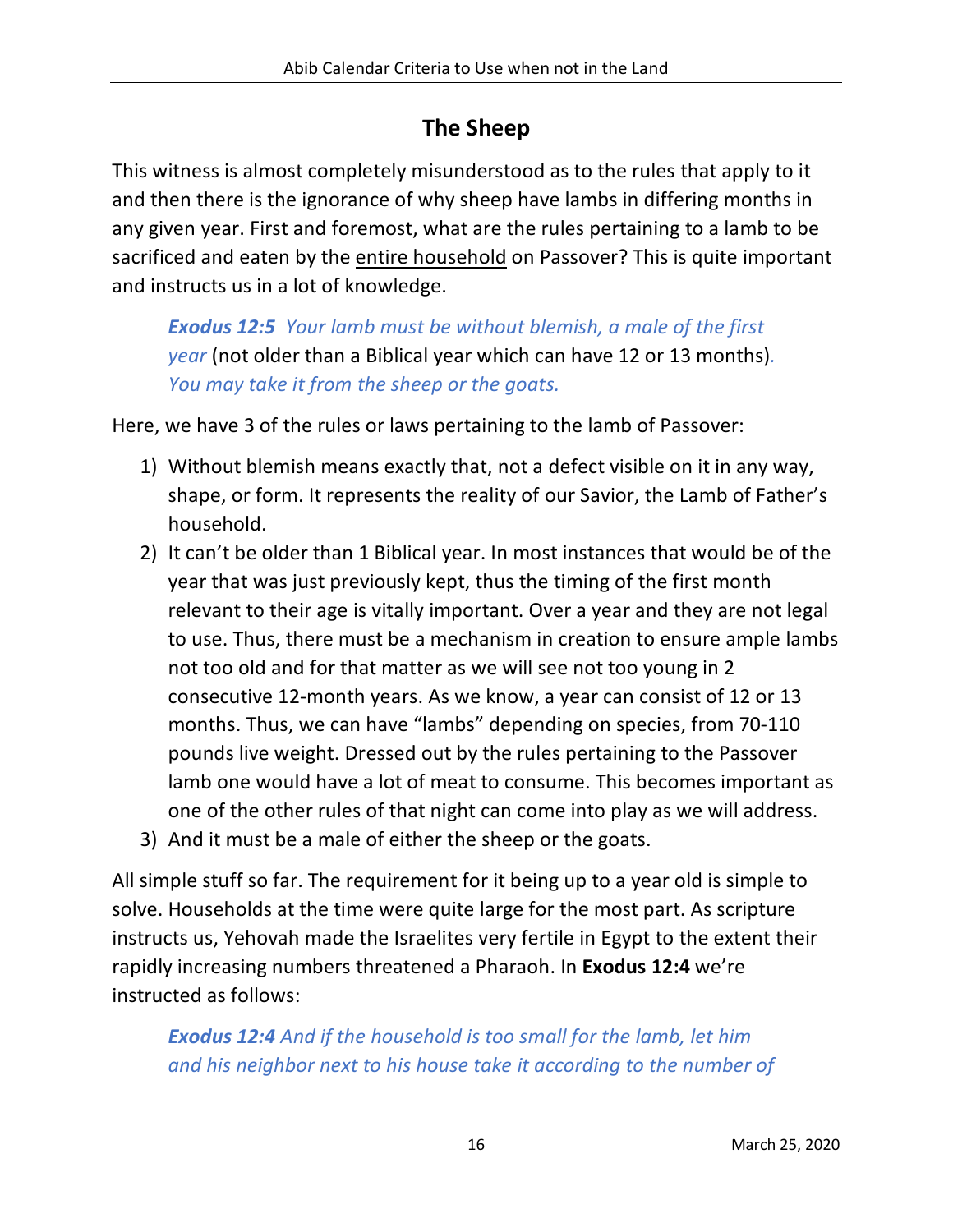#### *persons; according to each man's needs you shall make your count for the lamb.*

It is simple to conclude from this that many lambs were on the larger side of the selection to feed the households. We know for a fact that **verse 10** tells us *"you shall let none of it remain until morning…"* (Thanksgiving Peace Offering rules) That is telling us that in some years there were only large lambs to choose from. Otherwise, there would be no need for such an instruction because you could pick a smaller lamb to meet the needs of the number of persons in the household. It was to be completely consumed or, as to the reality, spiritually internalized as the Lamb of Father's household. Thus, there is to be a set number to do so in physical terms and also in spiritual terms in the household. The first is just a shadow of the spiritual reality. We know there is a set number to completely internalize the Lamb of Fathers household but it was not completed under the terms and conditions of Native Israel's calling so thus the law of the neighbor had to be implemented to complete the number required by Father's household to do so. Thus, we Gentiles are to finish the count and task of completely internalizing the Lamb. Thank you, Father!

So, what's up with the depictions of little lambs fresh out of the womb? It is a fake portrayal of what is the truth and is established in the error of little "c" christianity and its depiction of a "little lord Jesus." It is promoted among the Body by people who do not know what they are talking about. Fresh little lambs can't be used for a Passover sacrifice. Why?

That means; if little lambs were required to be used, some households would need a large amount of the little fellows. We will see there is only **one lamb allotted to each household**. Scripture and simple logic of such things gives us the answer. Look what little lambs are designated for.

#### *Exodus 22:30 Likewise, you shall do with your oxen and your sheep. It shall be with its mother 7-days; on the 8th day you shall give it to me.*

That is straight forward, it is the number for perfection, followed by the number for circumcision. It must be with its mum for 7 complete days. On the  $8<sup>th</sup>$  day given to Yehovah. What does that mean? It is talking about the firstborn principle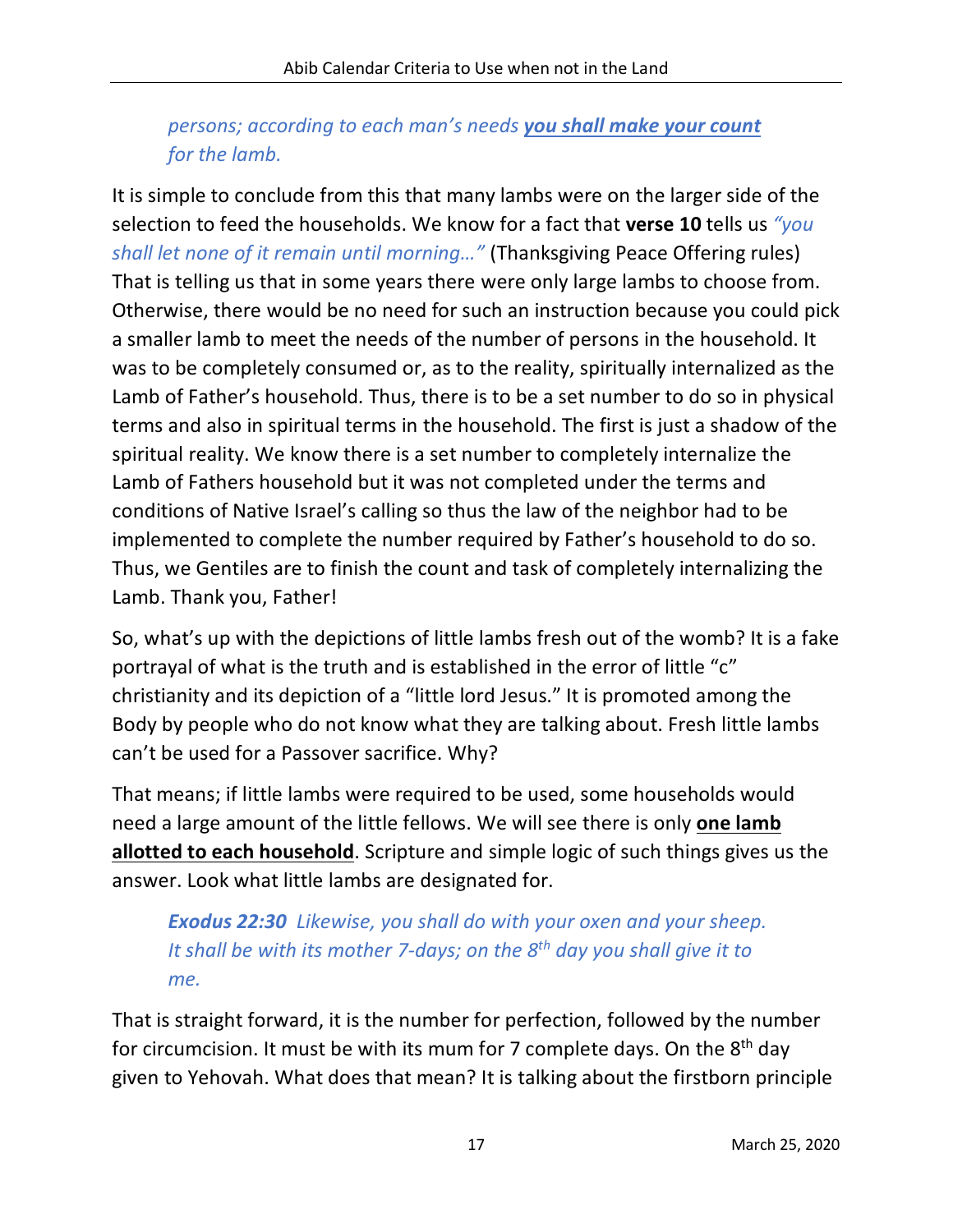as it states in verse 29. Both the firstborn and firstfruit laws are to be followed. So, when He says to give them to Me, how does that fit with the Passover?

For one, we are talking only firstborn here. Those were continual offerings throughout the year based on what was firstborn. With lambs it is restricted to a 3-month time span for that is when they are born. We will discuss all that shortly with facts and figures. **Leviticus 22:27** helps fill in the information about these 8 day old lambs.

*Leviticus 22:27 When a bull or a sheep or a goat is born, it shall be 7 days with its mother; and from the 8th day and thereafter it shall be accepted as an offering by fire to Yehovah.*

Their purpose is spelled out here. It is to be used as a burnt offering **to Him**. No other purpose. Is the Passover sacrifice a burnt offering? We have discussed that in detail for some time and it is all up on the website so we will not go in that direction but keep it simple. Keep this in mind, that a lamb does not start to be weaned until it is 5-6 weeks old. It is completely dependent on its mother's milk up until then. Thus, if it is separated from its mother on the  $8<sup>th</sup>$  day or a day thereafter because of travel to the Temple it would need to be sacrificed very soon for the Elohim would not want to see a sacrifice of Theirs starving. This is all very important to the next law of the lamb of Passover we are going to address.

*Exodus 12:3 Speak to all the congregation of Israel saying: on the 10th day of this month* (Abib) *every man shall take for himself a lamb according to the house of his father, a lamb for a household.*

Here, we have some more simple instruction. One lamb per household with all the spiritual realities of that attached to it. He is to separate this lamb from the flock and keep it until, or better translated, "up to" the 14<sup>th</sup> day as directed in verse 6. That is, he will keep it separate from the flock for the balance of the  $10<sup>th</sup>$ day, as well as the  $11^{th}$ ,  $12^{th}$ , and  $13^{th}$  days. That is 4 days of separation. Does that mean what it says? Yes, it does, completely separated from the flock under your household care so it does not develop a blemish prior to the Passover. That means if it were a little lamb still dependent on its mother it would be starving to death for it can't eat solids yet to survive. It is completely separated, not partially.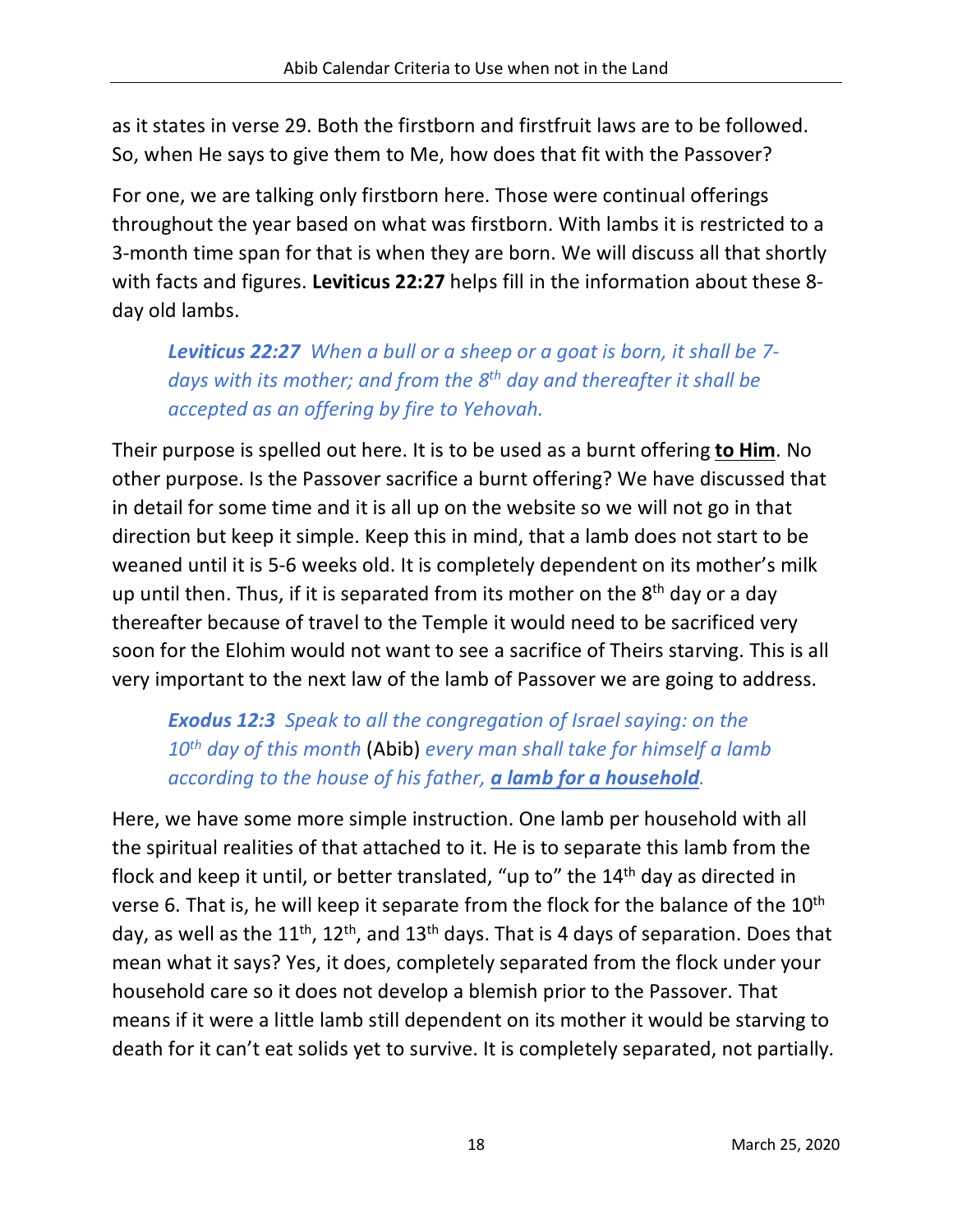Our Savior was not cut off from His source of life symbolically for 4 days. Father was with Him right to the end. We have discussed the importance of this 10<sup>th</sup> day in the first month and in the  $7<sup>th</sup>$  month as to its spiritual reality as it is encoded in a woman's life cycle, the mum's life cycle folks. The 10<sup>th</sup> day in that cycle is when the ovum reduces its chromosome count in half, thus separation. It is preparing itself for fertilization starting on the  $15<sup>th</sup>$  through the  $21<sup>st</sup>$  days when it will be joined by the chromosome count of the father. So, we have all this being recorded in a woman's life cycle so we are without excuse.

On the  $10^{th}$  day the lamb is separated and kept up till the  $14^{th}$ . Thus, we have Passover. That is when the ovum appears as a brightly colored orb in the woman's life cycle, just like the full moon on the 14<sup>th</sup> of the month is at its peak of brightness. Then we have the  $15<sup>th</sup>$  through the  $21<sup>st</sup>$  days reserved for the ovum to be fertilized and a new life begins. That is representative of the 7-days of Unleavened Bread. Please do not lose sight of any of this when addressing the importance of all of our instructions about the lamb and the Passover.

This also applies to the configuration of days in the  $7<sup>th</sup>$  month as well. On the  $10<sup>th</sup>$ day of that month Satan's influence is separated from Native Israel (and physically depicted by fasting from the reality of his filthy, deceptive food) and then they can return to their rightful inheritance as the ultimate reality of their Jubilee. They are kept for 4-days to make sure none of them develops a blemish and then receive their inheritance in the Promised Land from the 15<sup>th</sup> to the 21<sup>st</sup> days, the pilgrimage Festival of Tabernacles and Ingathering. We have addressed all of this so many times we will move past it now. But without these realities of what the days represent we would fall short in our understanding of them as well as the components woven into them.

In 2020, with all the chatter about seeing a lamb here and there at the end of the  $12<sup>th</sup>$  month some brethren were being led astray as to the truth and purpose of what is acceptable for a Passover lamb. Very few newborn lambs meet the qualifications for that lamb at the end of the 12th month for a household. We have established that above. It is obvious to see that most households used a lamb of greater size to meet the requirements established here in **Exodus 12**. The only exception to this is a lamb that is born a few months before the 10<sup>th</sup> of the first month and increased its body weight. Some have asked is that possible. Sure,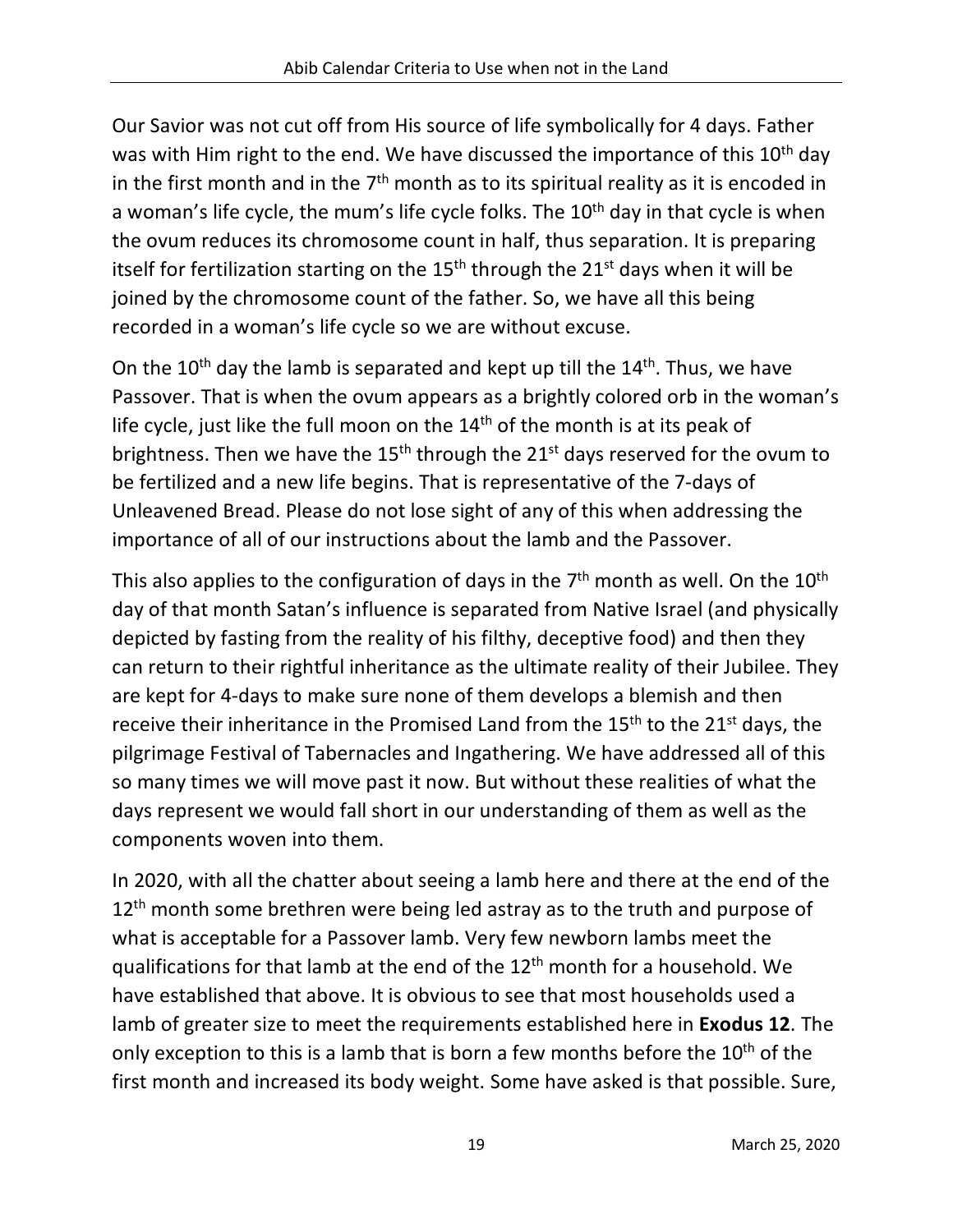it is but it is a very limited number. Please remember you can start to wean a lamb at 5-6 weeks but it is not completely weaned until 12-14 weeks which is 3 to 3.5 months. Let's address the life cycle of sheep in general.

The normal gestation period for sheep is 5-months or roughly 150 days. That is pretty routine. Each species has a little variation here or there but not much. Goats are the same. You may ask then, why are the lambs not all born at the same time? That has a number of answers. Mr. Ram is a busy boy for a while. He does not get interested until a ewe goes into estrus. Then he loses all his stately demeaner and composure and turns into a maniac (from the point of view of the ewes). Not all ewes come into estrus at the same time, but Mr. Ram forgets about that and will harass them regardless. Some ewes will not come into "heat" for some 1-2 months later depending on their age and health. Thus, there can be a spread of months in which lambs will be born. The early ewes will then be dropping their lambs up to 2 months before Passover depending on whether it is a normal or intercalated year. Also, be mindful some species are bred to come into estrus throughout the year as opposed to the pattern in creation.

We have a video from the first week here which captures the state of the lambs and ewes quite well. The vast majority of the ewes were still very pregnant. The Bedouins keep them all close to home at that stage. There are also a half dozen lambs in different age brackets. Some are twice the size of the little ones which had just dropped. Lots of fun to watch. Everywhere we have traveled in the 11 days had shown us the same pattern this year. There are a few lambs a month or so old, a few several weeks old, and some days old. But, the vast majority of the ewes are still very much pregnant. The big drop would be commencing shortly. Here is a picture from the other day of some very pregnant sheep.

As good mum's they are eating their fill at every turn to ensure the little ones in them are well nourished.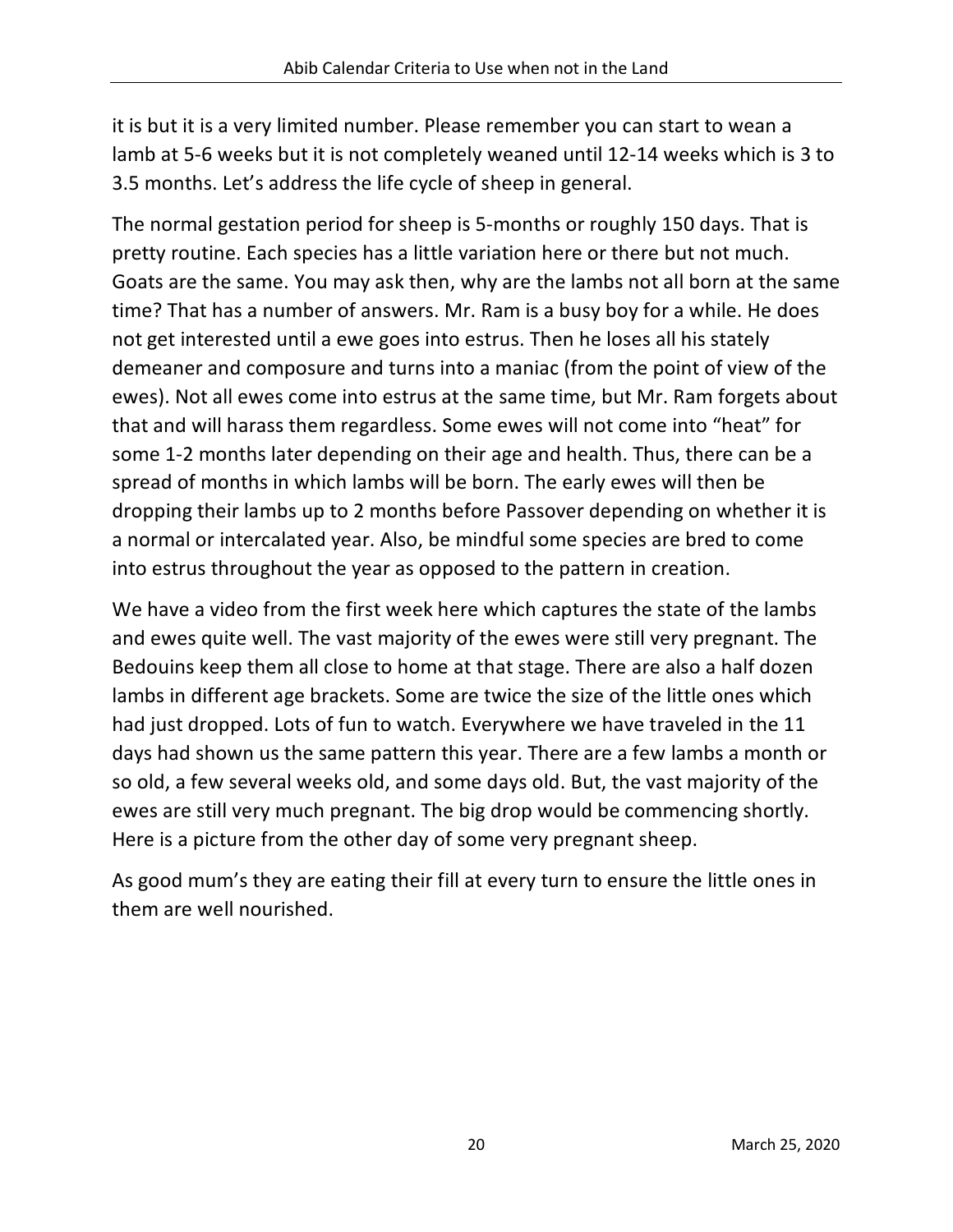

As a rule of thumb, sheep in the Northern Hemisphere will start being ready for breeding in the October/November time frame. Now why would that be the case? Science today and patterns in creation have shown us that a ewe has a chemical reaction trigger in her brain caused by secretion from a gland that brings on the state of estrus. The entire process can take between 2-3 weeks to reach its desired goal in each animal. Keep in mind, that only in a short window of that timing, can she be bred. So, what riggers this all to start?

Two known factors: the sun and the moon. Once the sun hits its time of decline in September in the Northern Hemisphere, the days start to grow shorter. That sets the stage with the decreasing amount of sunlight. But it only preps the start. It needs to be tied to a moon cycle following this decline of sunlight. Imagine that! That is why it often starts in some sheep with the new moon going dark after the equilux of its location. For example, the equilux for Jerusalem this March (2020) is the 16<sup>th</sup> of the month. But for this discussion we are looking at the equilux of September of last year, 2019. Once we know that date, we will be able to determine which cycle of the moon going dark after it completes the light faction of the equation. So, let's have some fun with that.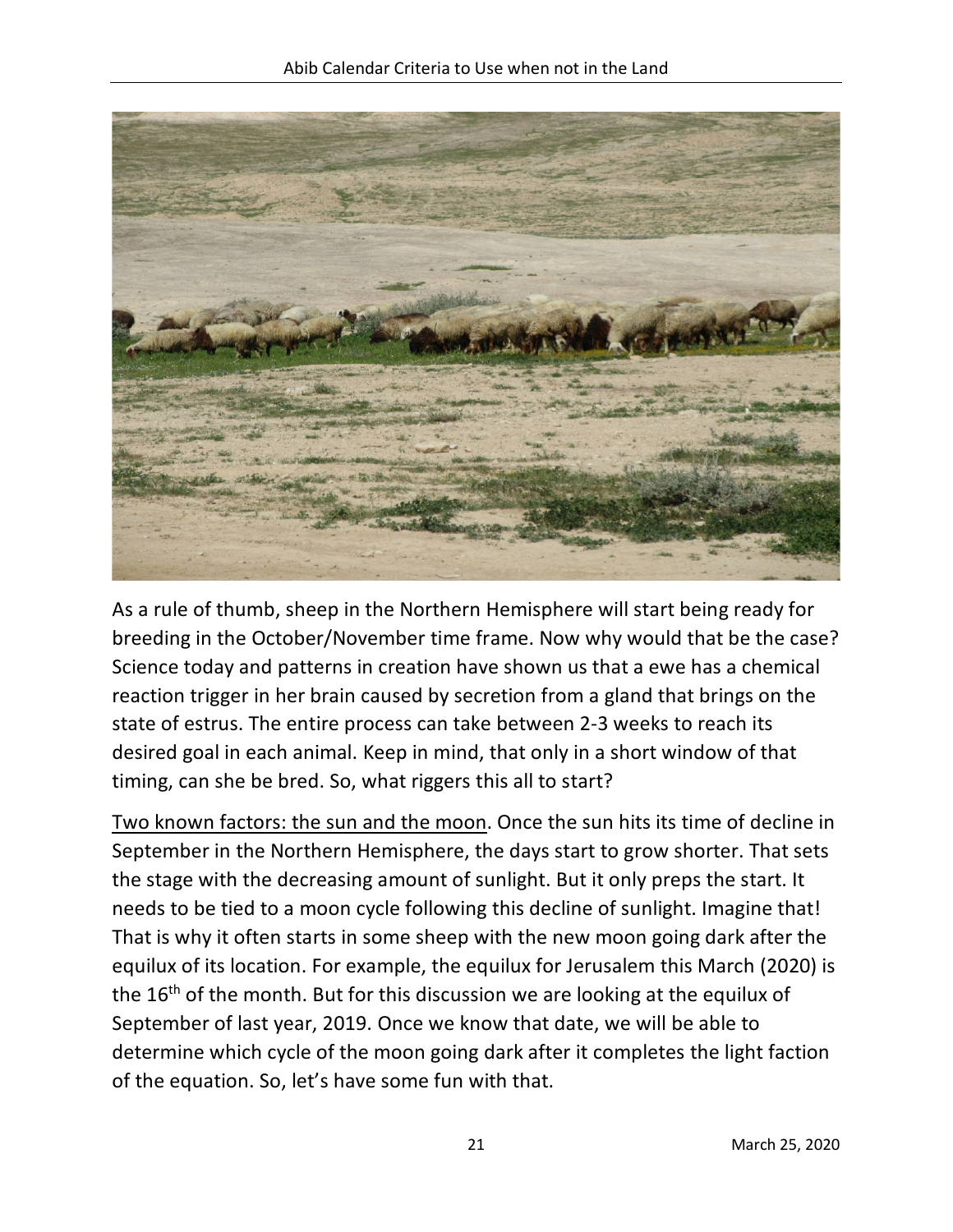The Autumnal equilux in Jerusalem 2019 was between September 26<sup>th</sup> and 27<sup>th</sup>. After that the days decreased and nights increased. The new moon (visible crescent for our purpose) was September 30th from Jerusalem. The conjunction or dark moon was shortly before that. This is only a few days past the equilux and thus could take it out of play as the chief cycle to start breeding. The declining moonlight with the first moon cycle after the equilux is the next and completing trigger to the ewes to start to finish the process into estrus. There are some exceptions to this with specific crossbreeding which would allow for some ewes to come into heat in the lunar cycle prior to the equilux. But we are looking for the big event starting. For argument sake let's use the 13<sup>th</sup> of October which should be within hours of most locations in the Northern Hemisphere of the full moon. What we do now is count 150 days starting with its decline.

March 11<sup>th</sup> 2020 brings us to the earliest possible time for the big drop of lambs to commence. That is when the moonlight starts its mathematical decline on October 13th of 2019. But it is our understanding and observation that as the moon's light declines more, the greater number of ewes would come into estrus. Thus, the further we get into March after the  $11<sup>th</sup>$  we should see a greater number of lambs being born.

This is all simple stuff if we believe the patterns in creation and in fact, some of the new science of such things. Melatonin is a big part of the trigger mechanism. So, what do we draw from this? That the Elohim have absolutely covered in creation everything needed to fulfill the timing of Their laws as to the annual appointed times of meeting and the components necessary to keep them in sync. For instance, the declining moon of the month of September was too close to the declining time of the sunlight (equilux) in Jerusalem. With that we see many of the lambs being born in the  $13<sup>th</sup>$  month of this intercalated year just like They intended it to be. There will even be lambs being born in April this year for the younger ewes coming into estrus for the first time in November of 2019 in that declining moon cycle starting on November 12th.

Once again, the Elohim have shown us, They are completely in control of all the timing of the witnesses in creation.

So, where does this take us in regard to the timing of Passover? All over the place unless you have the aforementioned knowledge in your possession. If we do not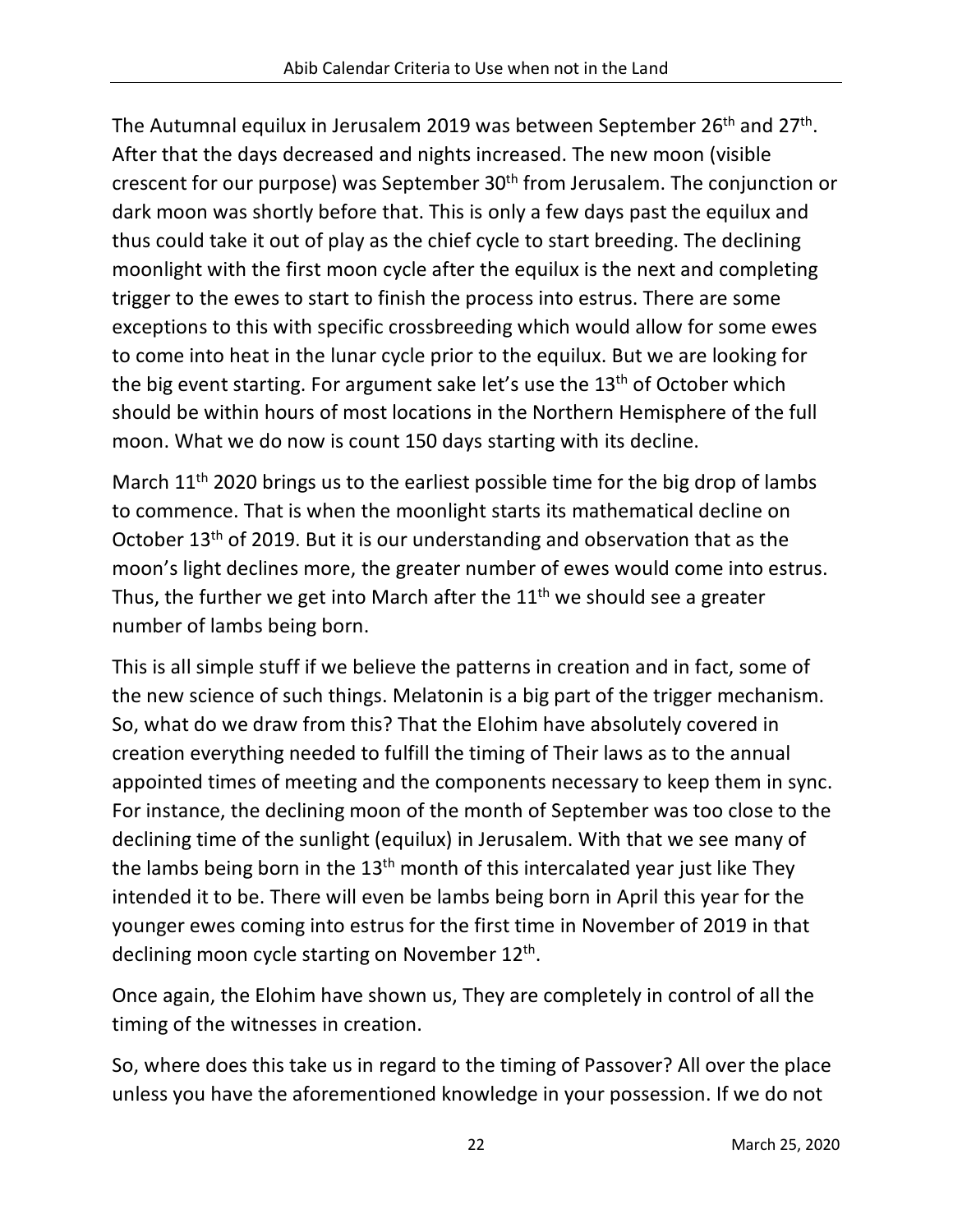see many lambs dropped at the end of the 12<sup>th</sup> month, there is a very good possibility that the year will be extended. That has been a pattern. That decision was made by Them way back 5-months before. Look at some of our pictures from last year prior to the  $12<sup>th</sup>$  month and you will see lambs up feeding with the flock and composing 30 or more percent of it.

There are and will still be some who think they can take a lamb from its mother on the 8<sup>th</sup> day if it falls on the 10<sup>th</sup> of the first month for a Passover sacrifice. That goes against the entirety of the Biblical pattern of instruction and the will of the Elohim. As we mentioned in a report this trip, even the Rabbis acknowledge this in the Talmudic dissertations about criteria for acknowledging the end of a current year. If they are too tender which means young, they use that as one of their signs to intercalate. Lots of reasons why but not important here. The simple fact is the Pharisees and the Priests understood the timing of this cycle pertinent to the timing of the first month.

## **The Barley**

You may be wondering why we have left barley to the last? It's simple, it is the primary witness for changing from winter to summer in creation. As such it has had a lot of exposure in that capacity. Unfortunately, a lot of that exposure is not helpful to the establishing of the Abib Calendar. There are a lot of arguments from a lot of different directions these days about what is acceptable and what should be done. When we first started inspecting with Nehemia, we formulated a set of rules and put them in place before we had left for Israel. We have stuck very close to them and built upon them ever since. That changed for the other half in 2005, as he changed almost all of them and went a different way.

It was shortly after that many hucksters saw a buck could be made by pushing a version of the Abib Calendar in their "ministry" and they jumped into the mix. Lots of confusion ensued and today, it is a landscape of chaos.

To briefly summarize our rules of inspection:

At the end of a current  $12<sup>th</sup>$  month we look for volunteer barley that will be ready for a wavesheaf offering by the 14<sup>th</sup> of the upcoming month. Volunteer can be either wild barley or domestic barley which has self-seeded itself and went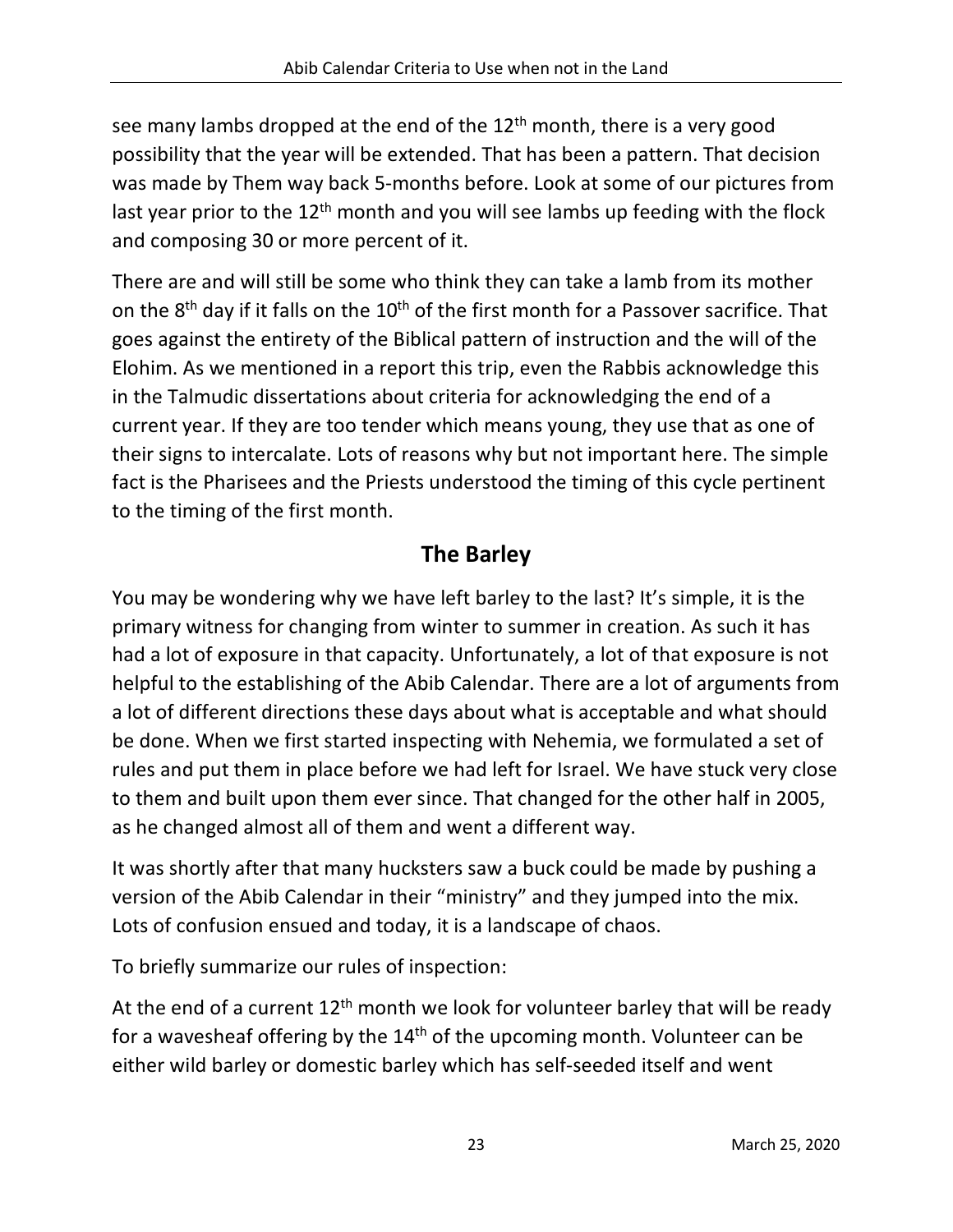through the entire process under the oversight of the Elohim. No manipulation of planting, etc.

If a location meets the criteria above, it must be able to pass the following:

- 1) Be in a quantity that will actually represent a harvestable field after Wavesheaf Day.
- 2) Be uniform in age. That means the plants growing in it need to be within a week of each other based on the Zadok Scale.
- 3) There must not be any blight or disease in the plants that could affect their growth cycle.
- 4) The location must not have any signs of defecation from wildlife; be it domestic or otherwise.

This is a relatively easy process for an experienced inspector. He or she could even tell from a distance if most of the above would be met. We have been able to do so living in the United States from video's and photographs on the internet. We practice this every year before we head to the Land. We start correlating information on the growth cycle and the meteorological conditions from the month of December. Because of this, we pretty much know what we are going to find. That experiment was put into play with the very first inspection year in the Land: 2002. Steve and a few folks he knew were insisting the year would be intercalated, as did Nehemia as well. Linda and I were clear we did not share that opinion because of all the diligence we put into looking at the buildup of witnesses we had observed from afar. As it turned out our efforts had proven to render the correct determination. It has been important to us to do this diligently over all the years of inspections and even prior to them so we could develop an accurate method of seeing the witnesses from home. There is coming a day when we will not be able to go to the Land to conduct inspections openly and maybe, not at all. Just look what the coronavirus scare has done to travel across the globe this cycle.

Linda and I are confident we are able to do so with all the data on the cycles and patterns compiled over the years. Our success rate has been 100%. And then there is the fact that two experienced brethren live in the land and are familiar with what we look for. They do not look for followings in what they do and